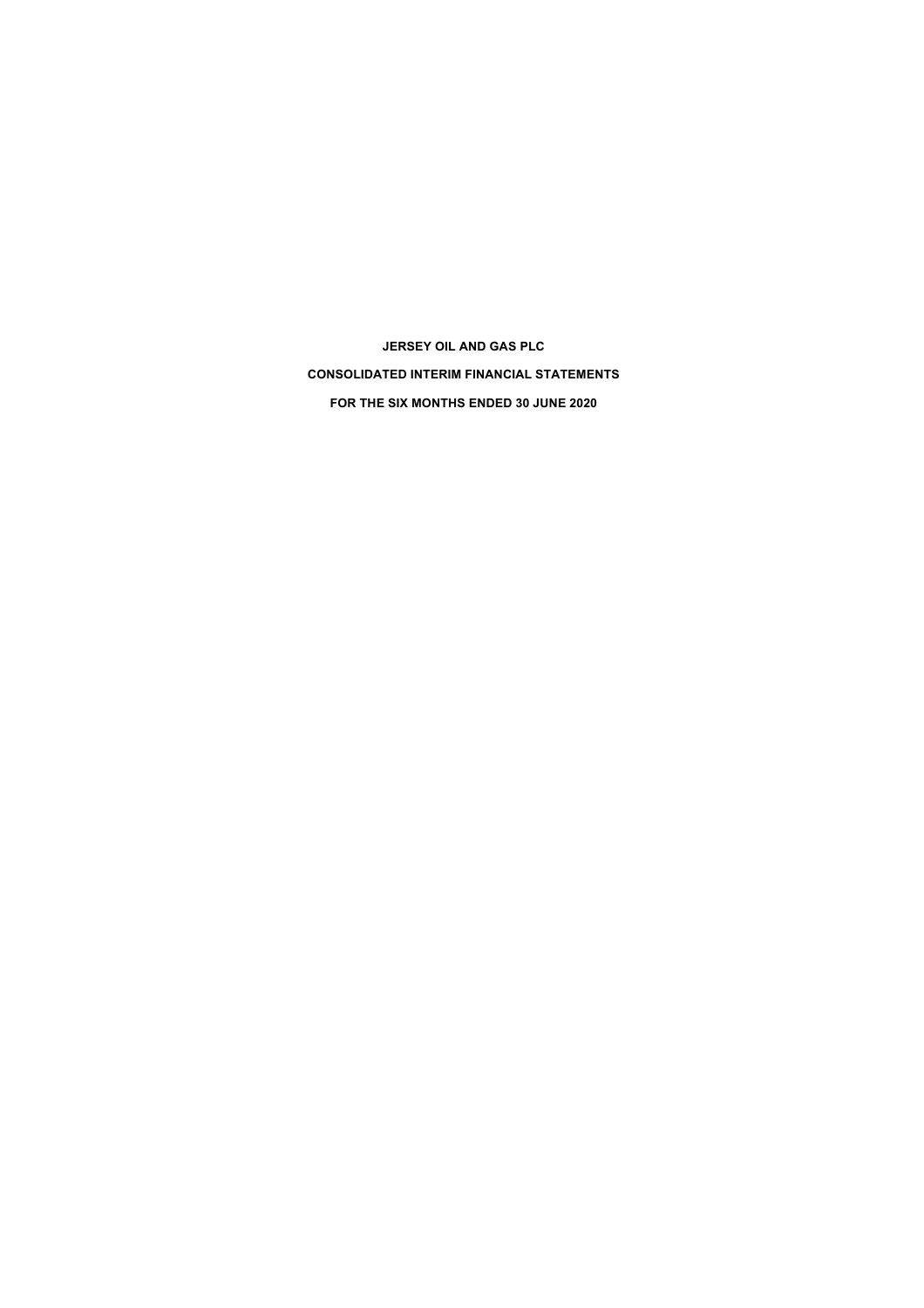# **CONTENTS OF THE CONSOLIDATED INTERIM FINANCIAL STATEMENTS**

# **FOR THE SIX MONTHS ENDED 30 JUNE 2020**

|                                                       | Page(s) |
|-------------------------------------------------------|---------|
| <b>Highlights</b>                                     | 1       |
| <b>Chairman's Statement</b>                           | 2       |
| <b>Chief Executive Officer's Report</b>               | $3-5$   |
| <b>Consolidated Statement of Comprehensive Income</b> | 6       |
| <b>Consolidated Statement of Financial Position</b>   | 7       |
| <b>Consolidated Statement of Changes in Equity</b>    | 8       |
| <b>Consolidated Statement of Cash Flows</b>           | 9       |
| Notes to the Consolidated Financial Statements        | 10-18   |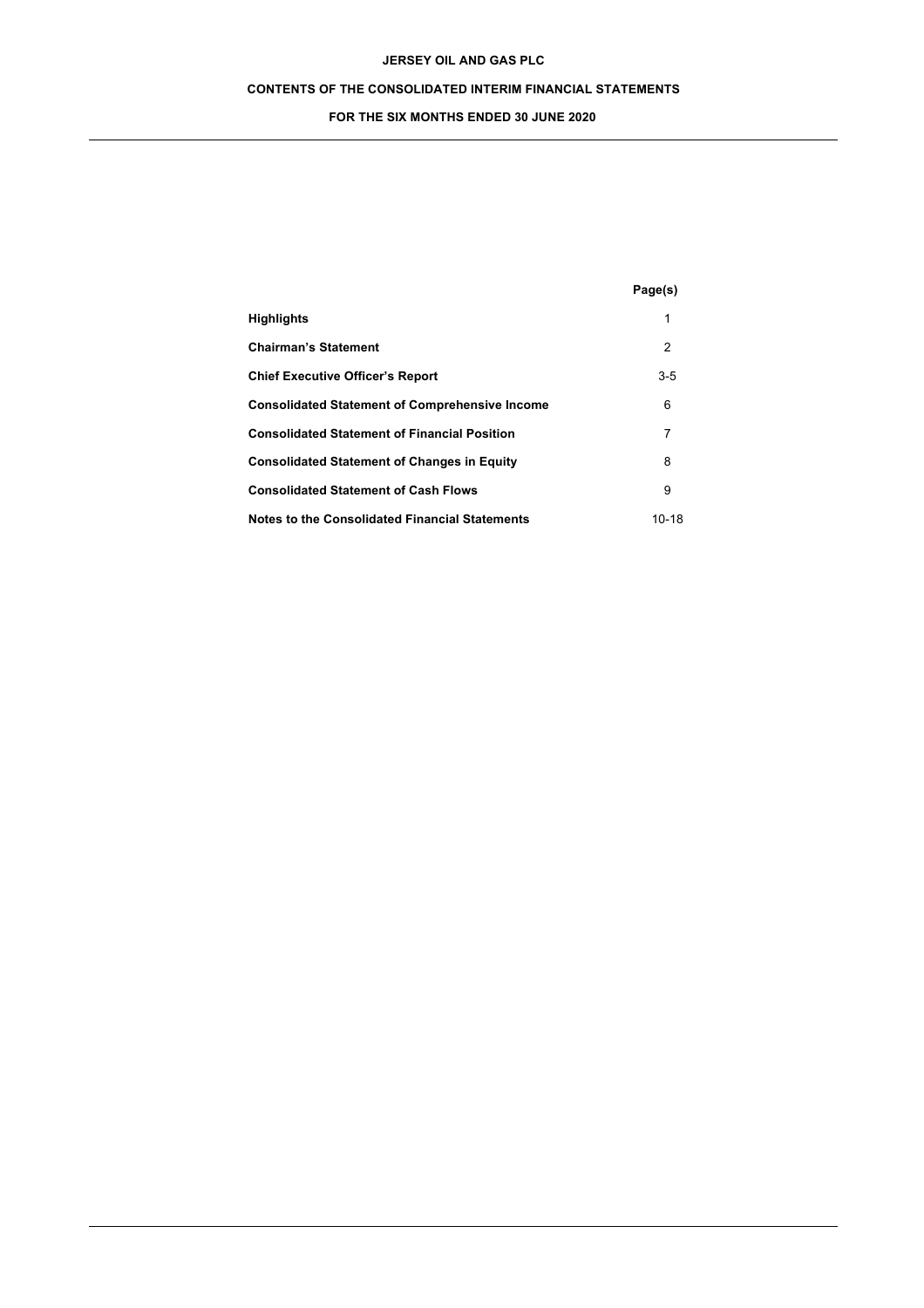# **HIGHLIGHTS**

# **FOR THE SIX MONTHS ENDED 30 JUNE 2020**

## **Highlights:**

- **•** Significant progress made in respect of the Concept Select work for the Company's flagship Greater Buchan Area ("GBA") development project
	- Preferred development concept selected
	- New production facility planned at the Buchan field location
	- Proposed platform will be designed to accommodate fluids from neighbouring field developments via subsea tie-backs
	- Export of potential future oil and gas production will be via subsea pipeline to existing neighbouring infrastructure
- **•** Enhanced subsurface understanding
	- P50 technically recoverable 2C resources of more than 138 million stock tank barrels ("MMstb")
	- P50 prospective resources of over 200 MMstb
	- Buchan oil field dynamically modelled and history-matched to 36 years of production data
	- Volumes assessed using latest Petroleum Geo-Services ASA ("PGS") 3D seismic data
- **•** Significant exploration portfolio
	- 4 drill-ready exploration prospects with combined P50 prospective resources of 196 MMstb, in close proximity to the planned Buchan hub
- **•** Consolidating ownership within the GBA, acquired additional 70% working interest and operatorship in Licence P2170 increasing both our discovered and prospective resources
- **•** Strong cash position of approximately £8.9m at period end, c. £1m ahead due to cost discipline

# **Post Period End:**

**•** In early September 2020, the Company was awarded, subject to documentation, a 100% working interest in, and operatorship of, part-block 20/5e, located within JOG's existing GBA development acreage which contains an extension of the J2 oil discovery

## **Outlook:**

- **•** Finalisation of the development plan for the GBA
- **•** A comprehensive update on the exciting near field exploration potential of the GBA, demonstrating the upside potential to the development project
- **•** Progress on area collaboration with regional operators for both production volumes and power solutions
- **•** JOG now a signatory of the United Nations Global Compact publication of JOG's maiden Sustainability report
- **•** Launch of the planned GBA funding/farm-out sales process anticipated in Q1 2021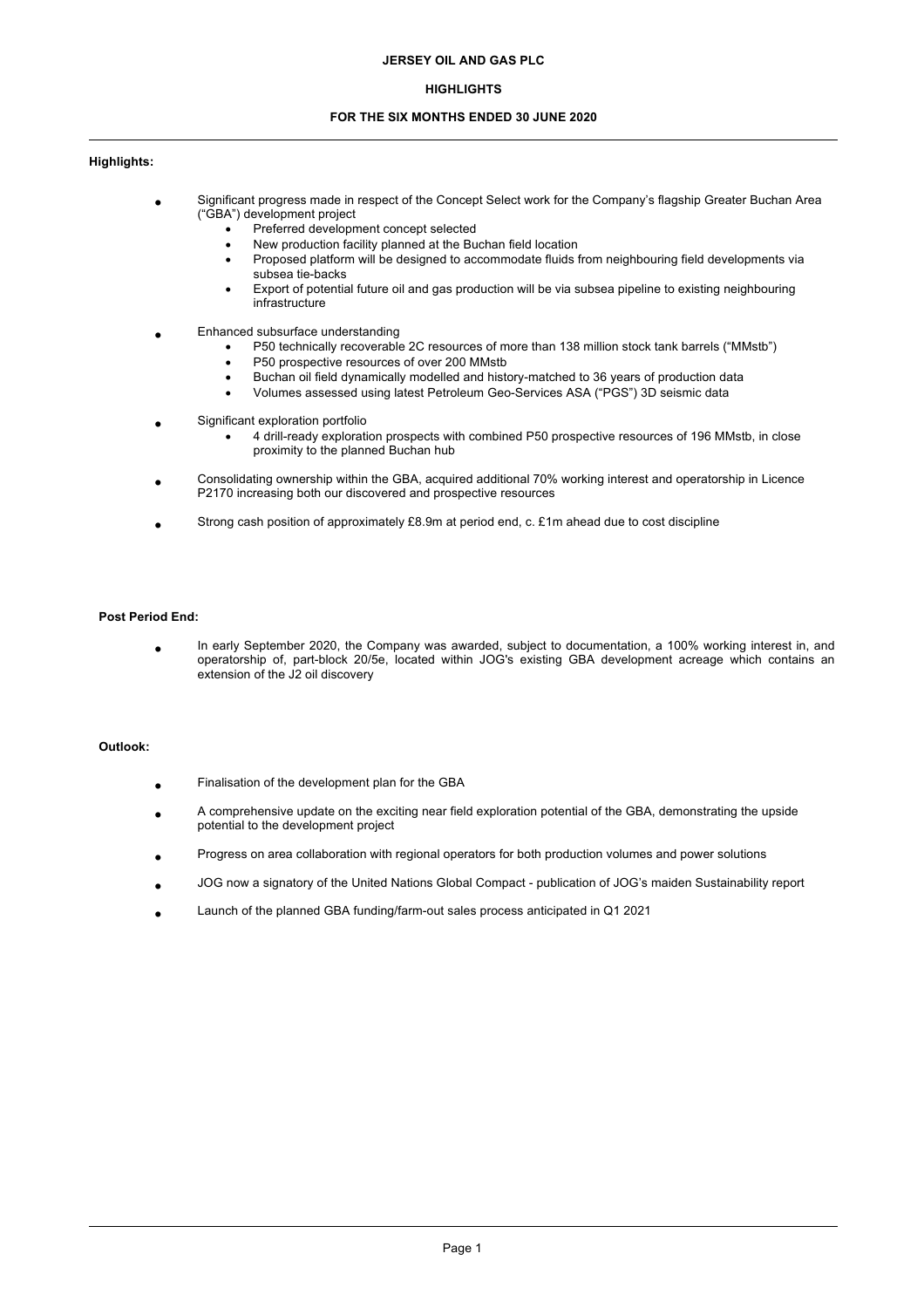### **CHAIRMAN'S STATEMENT**

## **FOR THE SIX MONTHS ENDED 30 JUNE 2020**

#### **Overview**

The first six months of 2020 have continued to be a busy time for Jersey Oil and Gas ("JOG" or the "Company") as we progressed work on the Concept Select phase of our planned development of the Greater Buchan Area (the "GBA"). In this regard, we have brought together a team with excellent skills, experience and, just as importantly, a successful track record in developing fields of a similar size to the GBA, such as Buzzard, Golden Eagle and others on time and on budget.

#### **Operating Environment**

Throughout this period, we have learned to operate within an environment that has changed the way many companies function. The COVID-19 outbreak, which began to have a major impact in the UK in March of this year, has meant that for the safety of our employees we have all worked from home since that time. Given technological advances such as video conferencing, this has worked well and we have not had to slow down our GBA work programmes. The other main impact of COVID-19, within the oil sector, has been a reduced oil price, where Brent Crude reached a level of US\$20 per barrel in April 2020 and as at 30 June 2020 was trading at US\$41 per barrel. Given that we have no debt, and that first oil from the GBA is currently planned for 2025, our development work programme has not been affected by this fall in the oil price. Long-term forecast oil prices, however, indicate a relatively moderate level/price, with the January 2025 forward price of Brent Crude currently trading at approximately US\$52 per barrel, with many market commentators expecting higher prices.

#### **The Greater Buchan Area**

During the period, we acquired Equinor's 70% working interest in Licence P2170 (Blocks 20/5b and 21/1d), which contains the Verbier discovery, and as a result, we are now the operator of this licence, with a total working interest in the licence of 88%. We regard this as being strategically important to the Company, given that this acquisition increased both our discovered oil resources and our prospective resources.

We were also pleased to announce the appointment of Dr Chris Haynes, OBE, as an adviser to the Board, who is providing guidance and oversight to our GBA work programmes.

#### **ESG Strategy**

We continue to fully endorse the UK Government's commitment to net zero carbon emissions by 2050. As part of this commitment, and given we will not be utilising old Buchan infrastructure, we will seek to use strategies and technologies appropriate for what is effectively a green field development of the GBA.

### **Financial Position**

The Company's cash reserves at 30 June 2020 were approximately £8.9 million, which fully covers our immediate work programmes and will take us through the planned GBA sales process.

#### **Outlook**

Having selected the fundamentals of a development concept for the GBA, we are now progressing through the final stages of the Concept Select work programmes and, once completed, we will be assessing the timing of a sales process/approach to industry partners in order to part fund the GBA development. This is an exciting prospect for the Company, with significant and de-risked discovered oil volumes that form the core of this development, together with exploration upside and a working plan on how to progress to first oil almost completed. The timing of our approach will be based on an assessment of market conditions prevailing at that time, including industry sentiment in response to the then COVID-19 situation and the macroeconomic oil price environment generally. We currently envisage this sales process most likely taking place in Q1 2021.

These are potentially transformational times for the Company, and we look forward to keeping shareholders informed as we progress the planned GBA development.

Whate

**Marcus Stanton** Non-Executive Chairman

29 September 2020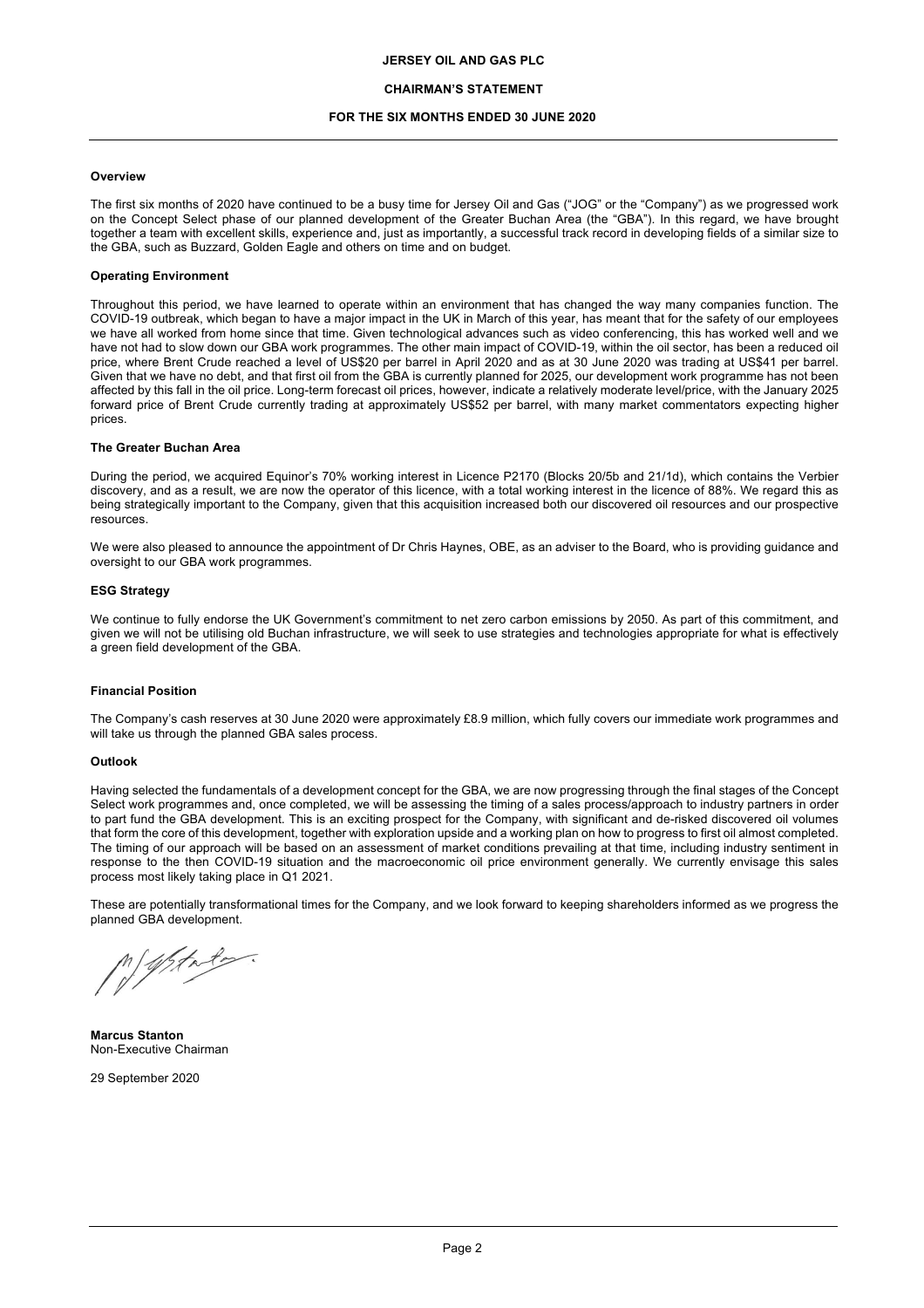# **CHIEF EXECUTIVE OFFICER'S REPORT**

# **FOR THE SIX MONTHS ENDED 30 JUNE 2020**

## **The Greater Buchan Area - Working through Concept Select**

Our primary focus during 2020 to date has been on the Concept Select phase of our planned Greater Buchan Area (GBA) development and I am pleased to report that we have made exciting and demonstrable progress. Concept Select sets the foundations for what will be a major new oil and gas development project in the heart of the Central North Sea. We have now locked down the subsurface, so we have confidence in our potential producible volumes and narrowed down and selected the optimum development concept to ensure that such volumes can be produced safely and cost effectively and that the concept furthers our corporate ambitions. Our project team alone has clocked up over 20,000 manhours and additionally has utilised the expertise of over 130 industry professionals across multiple disciplines and contractors in order to deliver the project to its current advanced stage.

During the first quarter of 2020, we completed an Appraise phase assessment of development options for the GBA. We then took the decision to progress this development into the Select Phase. Work commenced in April 2020, to deliver a single concept to develop the GBA, which will subsequently be taken forward into the Define phase. Multiple development concepts have been screened and evaluated and we have determined that a new, fixed platform production hub, located over Buchan is the optimal solution. A new platform will ensure a long production life of at least 25 years for the GBA, with longevity being a key advantage in light of the long-term value potential from the surrounding prospectivity. JOG believes that this proposed new development will be a significant enabler for Maximising Economic Recovery of oil and gas resources within this part of the Central North Sea for many years to come. During the Select phase, our project scope for the GBA has increased significantly to include the potential for area collaboration with regional operators both on production and power solutions. Work is ongoing across multiple workstreams and we look forward to updating investors and the market upon the conclusion of our studies.

In aggregate, our subsurface work, that has been the subject of independent peer review, has confirmed combined and net to JOG, P50 technically recoverable 2C resources of at least 138 MMstb and P50 prospective resources of over 200 MMstb, supporting the potential for a new area development with low risk and core development-ready oil volumes, together with significant exploration upside. These resource volumes have been updated from previously announced mean estimates, using our enhanced understanding of the subsurface.

### **Validating and derisking the Subsurface**

A key component of Concept Select has been the confirmation of the oil and gas volumes to be produced. This has been achieved by building highly detailed and complex reservoir models. Working together with Rockflow Resources Limited and starting on the largest accumulation of the planned hub development, a comprehensive subsurface evaluation of the Buchan oil field reservoir has been undertaken. Dynamic modelling of the reservoir was performed by Schlumberger using state of the art software to determine production forecasts and well locations for the field development. We have recently completed the dynamic modelling that accurately history-matched the 36 years' of production data with respect to the Buchan reservoir and now forms the basis for confidently forecasting future production profiles. This is a comprehensive and iterative process providing P50 technically recoverable 2C resources of more than 80 MMstb of high quality crude oil with 33.5° API.

Subsurface evaluation has also been undertaken for the Verbier and J2 oil discoveries, resulting in P50 technically recoverable 2C resources of 28 MMstb and 13 MMstb respectively. With the benefit of the high quality 2018 PGS 3D broadband seismic dataset, covering the majority of our acreage, we are now able to image the subsurface across the Greater Buchan Area far more accurately and with greater resolution than previously. Dynamic reservoir modelling is in progress for our latest interpretation of Verbier and J2 and will now be incorporated into ongoing Concept Select work. Subsurface evaluation has also been completed on the Glenn oil discovery, with confirmation of P50 technically recoverable 2C resources of 14 MMstb. The Glenn oil discovery is currently considered as a future subsea tie-back opportunity. The smaller Buchan Andrew discovery, which sits stratigraphically above Buchan, has P50 technically recoverable 2C resources of 3 MMstb and is also expected to be a future production opportunity.

## **Significant exploration portfolio**

In addition to the evaluation of our discovered resources, JOG has also completed a comprehensive prospect and leads evaluation across all of the Group's licensed acreage, validating existing prospectivity and delineating a significant new prospect named Wengen, located on Licence P2170, directly west of the third party producing Tweedsmuir field. We have identified four drill-ready exploration opportunities within our licence portfolio: Verbier Deep, the Cortina cluster, Wengen (P2170) and Zermatt (P2498), with combined P50 prospective resources of 196 MMstb. This provides significant upside potential for the GBA given their immediate proximity to the intended hub location. The team is currently working on a drilling schedule to incorporate this near-term exploration potential into our GBA development plans.

## **Development Concept**

The preferred development concept for the GBA is to locate a new production facility at the Buchan field location. The facility will be supported by a single 4-legged steel substructure. Production wells for Buchan and J2 will be drilled from the platform location utilising a heavy duty jackup. The platform will house production facilities to process fluids to export specification. Export of future oil and gas production will be via subsea pipeline to existing neighbouring infrastructure. Additionally, the platform will be designed to accommodate fluids from nearby field developments via subsea tie-backs.

The Buchan location benefits from close proximity to existing export infrastructure for both oil and gas, lowering our costs of getting product to market. Engagement with operators of these pipeline systems has confirmed entry specification requirements and tie-in locations. The entry specifications of each export option are broadly similar and hence the export route choice does not have a significant impact on the processing requirements for the GBA facilities.

A new platform will ensure a long production life of at least 25 years for the GBA, acting as a hub for:

- Core discovered and development ready resources owned by JOG
- Additional discoveries owned by JOG
- Exploration upside owned by JOG
- Third party discoveries and prospective resources within the GBA catchment area
- Otherwise stranded reserves from shut-in regional production hubs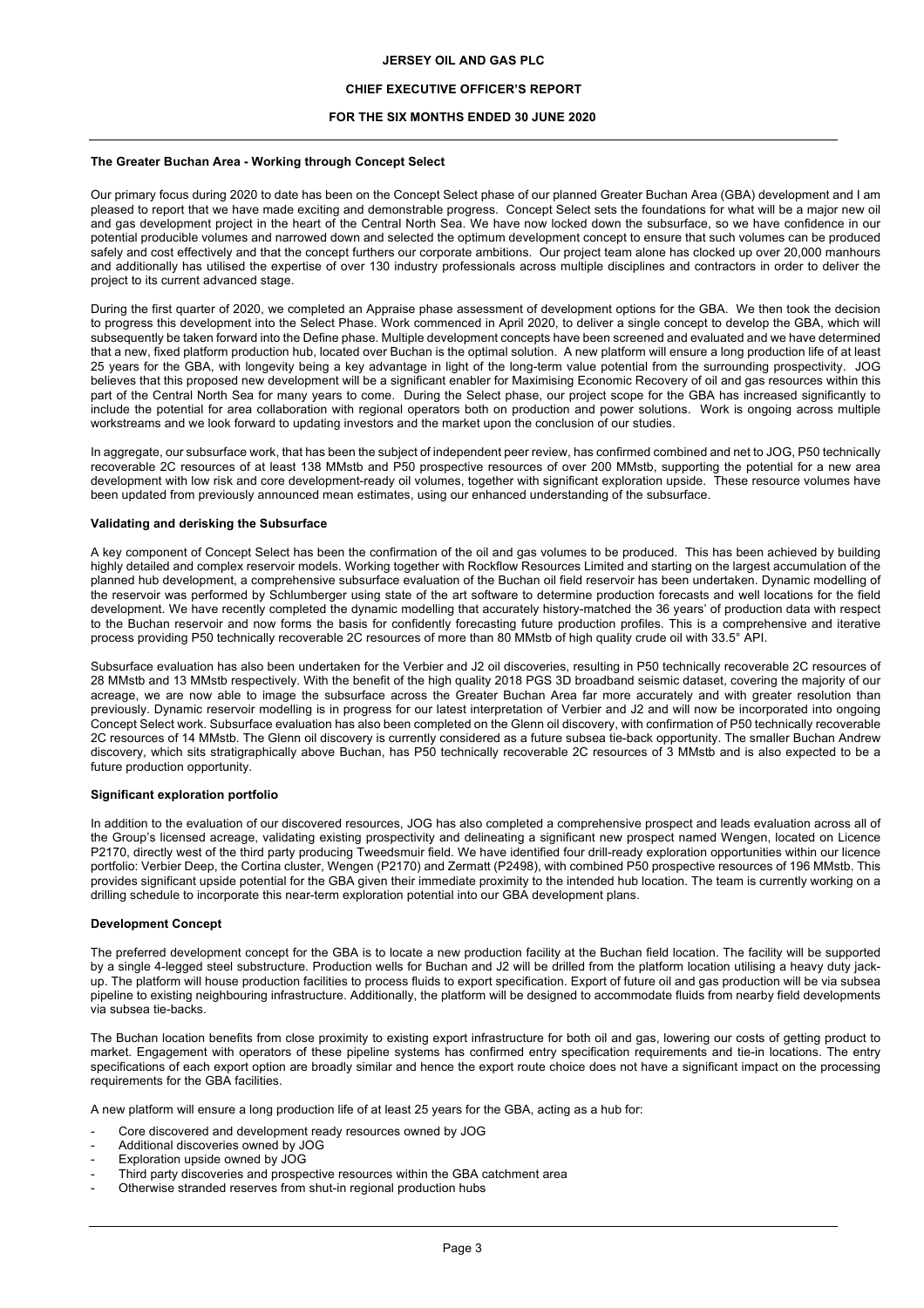# **CHIEF EXECUTIVE OFFICER'S REPORT**

## **FOR THE SIX MONTHS ENDED 30 JUNE 2020**

## **Regional Collaboration**

A key advantage for the longevity of the GBA and long-term value potential is its surrounding prospectivity, with future ullage potential from nearby discoveries owned by JOG, nearby high-graded exploration targets owned by JOG and other third party operated proximal discoveries. Discussions and other work is ongoing for potential area collaboration with third party operators to establish if the GBA facilities can act as a regional hub to tie other hydrocarbon discoveries back to the planned Buchan facilities.

## **Power Options**

JOG recognises the need and has an aspiration, to deliver production from the GBA development at an industry-leading carbon intensity level. Accordingly, options have been assessed that offer the opportunity to eliminate carbon dioxide emissions associated with power generation on the platform.

Studies have determined that the most attractive technically feasible solution for platform electrification is to provide power via a connection to the UK national grid via the installation of a subsea cable. The provision of power from shore offers the opportunity to eliminate gas turbines and fuel gas treatment utilities from the facility.

There is also the potential for the GBA to act as a power hub and be an enabler for wider electrification of third party infrastructure owners in the Outer Moray Firth of the Central North Sea potentially reducing JOG's capital requirement through collaboration and improving the platform electrification economics. Work continues on our commercial assessment of alternative power solutions, which will be commercially evaluated against conventional (gas turbine) power solutions.

#### **Other licence activity**

During January 2020, JOG announced that it had entered into a conditional Sale and Purchase Agreement ("SPA") to acquire operatorship of, and an additional 70% working interest in, Licence P2170 (Blocks 20/5b and 21/1d) from Equinor UK Limited ("Equinor"). The consideration for the acquisition comprised two future milestone payments and a royalty based on potential future oil volumes produced from the Verbier Upper Jurassic (J62-J64) reservoir oil discovery (the "Verbier Field"), as further detailed below.

Milestone payments:

- US\$3m upon the UK Oil & Gas Authority's ("OGA") sanctioning of a field development plan ("FDP") for the Verbier Field
- US\$5m upon first oil from the Verbier Field

The earliest of the milestone payments in respect of the acquisition is not currently anticipated to be payable before the start of 2022.

#### Royalty Terms:

A gross revenue royalty on the oil production generated from the Verbier Field calculated on a 70% working interest for on-block volumes at the following levels:

- 5% for the first 12 million barrels of oil produced and sold
- 4% for the subsequent 13 million barrels of oil produced and sold
- 2% for the next 10 million barrels of oil produced and sold

Acquiring these additional discovered oil volumes enhanced JOG's project value considerably and at the same time strengthens our plan to bring Verbier into future production through the GBA hub development. JOG is now Operator of Licence P2170 and has a working interest in the licence of 88%.

Additionally and post period end, JOG has been awarded, subject to documentation, a 100% working interest in, and operatorship of, part-block 20/5e in the OGA's 32nd Offshore Licensing Round. Part-block 20/5e is located within JOG's existing GBA development acreage and contains an extension of the J2 (well 20/05a-10Y) oil discovery.

#### **Environmental, Social and Governance ("ESG") Considerations**

At JOG, we have a responsibility to our people, the environment and the wider community. In 2020, this has meant embracing new ESG strategies, developing metrics, and implementing the management structure necessary to oversee them.

JOG is now a proud signatory of the United Nations Global Compact, an initiative we are utilising to proactively address and communicate our ESG progress in alignment with the internationally recognised Sustainable Development Goals. In the six month period to 30 June 2020, the Company has striven for meaningful business action through continuous dynamic self-assessment, benchmarking and improvement. The data produced has provided a comprehensive baseline of the Company's performance on social code of conduct, labour practices, environmental management and good governance strategies. JOG is now tracking its carbon emissions as a business and these will be reported going forward.

JOG views sustainability as being a key component of its licence to operate, placing ESG at the centre of the Company's corporate values. 2020 is to be defined as JOG's foundational year upon which our approach to ESG will continuously improve. Prior to the year end JOG will publish its maiden Sustainability Report. We are also pleased to confirm that we have introduced ESG-related KPIs.

JOG is evaluating additional off-setting measures to assess the potential of becoming one of the first carbon neutral oil companies when the planned GBA development reaches first oil.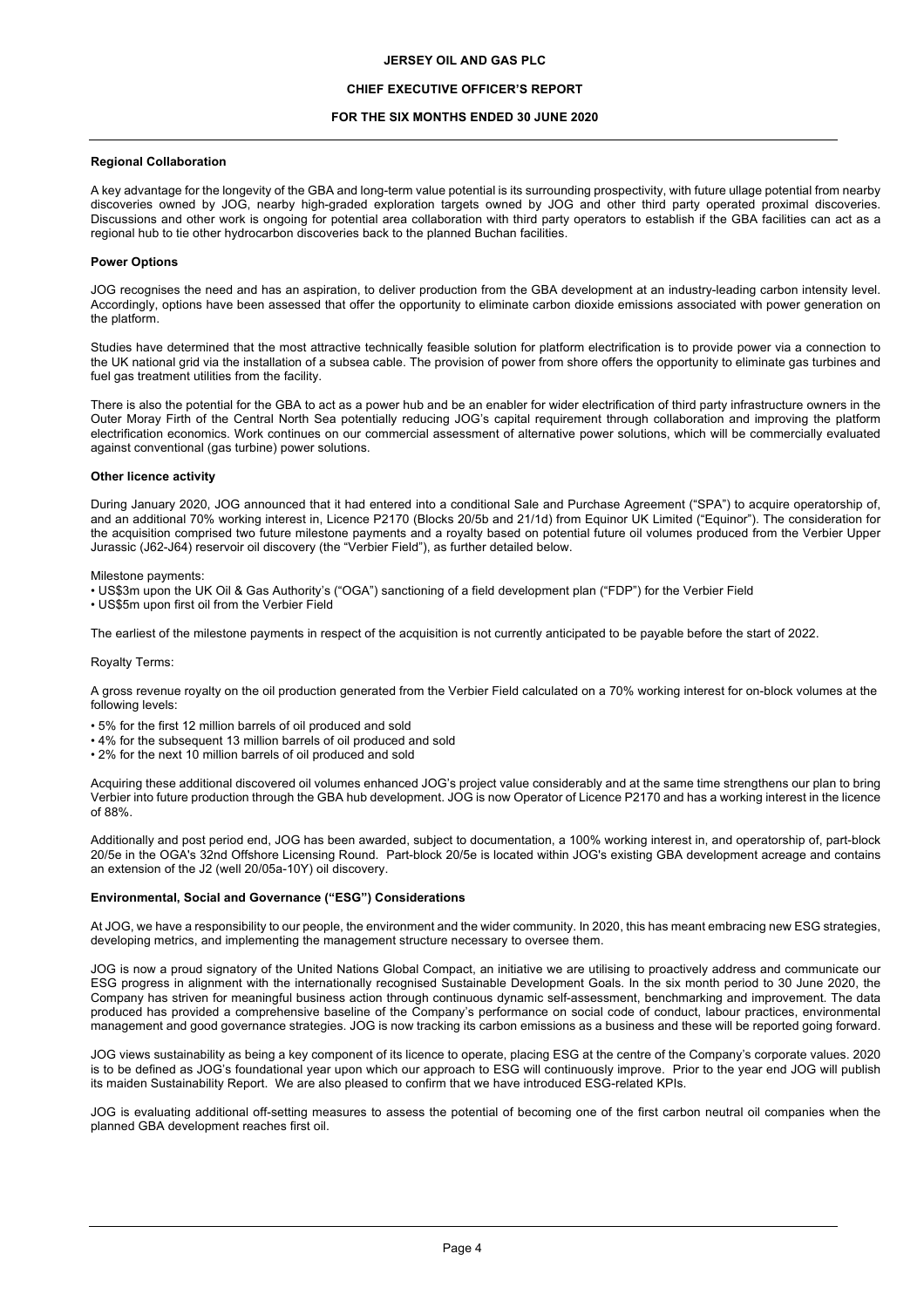## **CHIEF EXECUTIVE OFFICER'S REPORT**

### **FOR THE SIX MONTHS ENDED 30 JUNE 2020**

### **JOG's Acquisition Strategy**

2020 to date has seen oil prices hit all time lows and the shock of supply conflicts, demand slump and diminished investor sentiment which have all challenged our industry to its limit. We think that this presents opportunities and with the North Sea being the most active market for acquisitions and disposals outside of North America.

#### **Financial Review**

JOG's cash position was approximately £8.9 million as of 30 June 2020. As an oil and gas exploration and development company, JOG had no production revenue during the period and received only a small amount of interest on it's cash deposits.

JOG has been issued with two invoices for uplift payments by TGS-NOPEC Geophysical Company ASA, amounting to approximately US\$1m, in respect of certain licence awards/acquisitions made by Jersey Petroleum Limited. As explained in Note 15 of our accounts we are disputing both of these invoices and this matter is now proceeding to litigation.

The loss for the six months to 30 June 2020, before and after tax, was £1.2m (2019 interims: £0.4m). Our main expenditure during the six month period related to the ongoing Concept Select work on our GBA project. We are currently approximately £1.0m ahead of our previously announced annual budget of £7.5m, through our project team's prudent and careful management of it's budget whilst still delivering the schedule of works.

#### **Outlook**

The planned GBA development is a multi-faceted project and it is exciting to see the results of the hard work of our project team now coming together. Work is ongoing to finalise the development plan of our core project, with optimisation work on production phasing and on decisions regarding area collaboration, both for production volumes and power solutions. In the lead up to the year end, we can look forward to further updates from our team in respect of:

- Finalisation of the development plan for the GBA
- A comprehensive update on the exciting near field exploration potential of the GBA demonstrating the upside potential to the development project
- Progress on area collaboration with regional operators for both production volumes and power solutions
- A full ESG report integrated throughout our corporate and project plans

We are also working with our advisers on being ready to launch the planned GBA sales process. Given the current market conditions, we now expect to commence this process during Q1 2021. Conditional on the timing for securing the requisite funding, the FEED stage is currently anticipated to commence in Q3 2021 with FID expected by mid-2022 and, based on the current development schedule and proposed concept selected, first oil is targeted for 2025.

Planned future production from the GBA development project is expected to be well timed to benefit from a potential oil price recovery. JOG expects a significant supply crunch from global under investment in upstream projects, which can be expected to lead to an oil price increase favourably timed for our planned development.

I would like to express my thanks to all our team and everyone involved in our GBA project, who have worked seamlessly throughout the COVID-19 pandemic to ensure ongoing progress. The GBA will be a major development project, create many jobs and ultimately produce a vital domestically sourced and affordable supply of energy. I am grateful, as ever, for the continued support of our shareholders for whom we hope to deliver significant further value as the GBA project progresses towards first production.

**Andrew Benitz** Chief Executive Officer

29 September 2020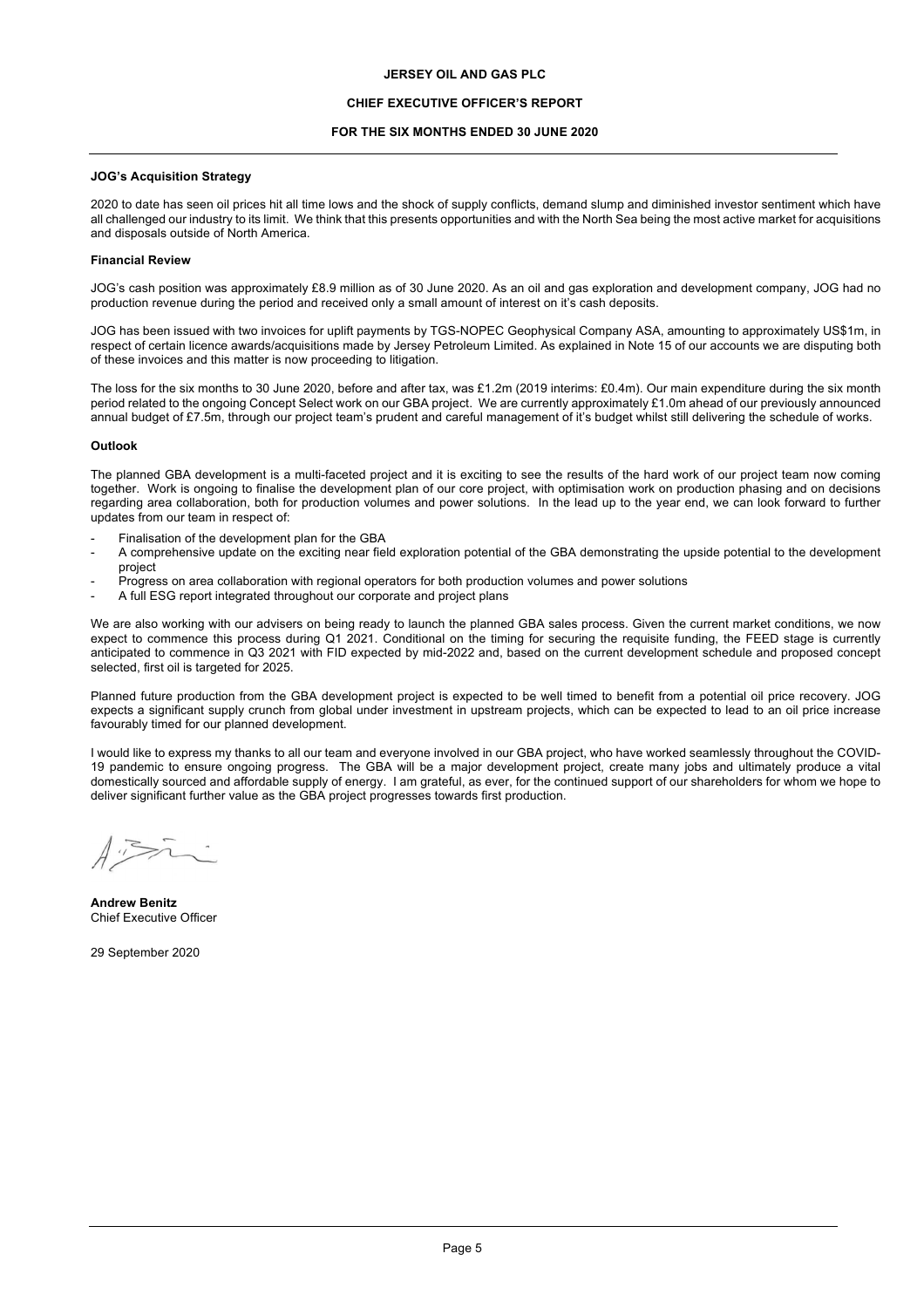# **CONSOLIDATED STATEMENT OF COMPREHENSIVE INCOME**

# **FOR THE SIX MONTHS ENDED 30 JUNE 2020**

|                                                                            | Notes | 6 months to<br>30/06/20<br>(unaudited)<br>£ | 6 months to<br>30/06/19<br>(unaudited)<br>£ | Year to<br>31/12/19<br>(audited)<br>£ |
|----------------------------------------------------------------------------|-------|---------------------------------------------|---------------------------------------------|---------------------------------------|
| <b>CONTINUING OPERATIONS</b><br>Revenue                                    |       |                                             |                                             |                                       |
| Cost of sales                                                              |       | (45, 731)                                   | (451, 997)                                  | (666, 053)                            |
| <b>GROSS LOSS</b>                                                          |       | (45, 731)                                   | (451, 997)                                  | (666, 053)                            |
| Other income<br>Loss on sale of assets<br>Administrative expenses          | 5     | (1, 145, 657)                               | 750,000<br>(768, 055)                       | 750,000<br>(17, 975)<br>(2, 237, 429) |
| <b>OPERATING LOSS</b>                                                      |       | (1, 191, 388)                               | (470, 052)                                  | (2, 171, 457)                         |
| Finance income<br>Finance expense                                          |       | 24,080<br>(1,221)                           | 57,541                                      | 106,867<br>(419)                      |
| <b>LOSS BEFORE TAX</b>                                                     |       | (1, 168, 529)                               | (412, 511)                                  | (2,065,009)                           |
| Tax                                                                        | 8     |                                             |                                             |                                       |
| <b>LOSS FOR THE PERIOD</b>                                                 |       | (1, 168, 529)                               | (412, 511)                                  | (2,065,009)                           |
| <b>OTHER COMPREHENSIVE INCOME</b>                                          |       |                                             |                                             |                                       |
| TOTAL COMPREHENSIVE LOSS FOR THE PERIOD                                    |       | (1, 168, 529)                               | (412, 511)                                  | (2,065,009)                           |
| Total comprehensive loss attributable to:<br>Owners of the parent          |       | (1, 168, 529)                               | (412, 511)                                  | (2,065,009)                           |
| Loss per share expressed<br>in pence per share:<br>Basic<br><b>Diluted</b> | 9     | (5.35)<br>(5.35)                            | (1.89)<br>(1.89)                            | (9.46)<br>(9.46)                      |

The above consolidated statement of comprehensive income should be read in conjunction with the accompanying notes.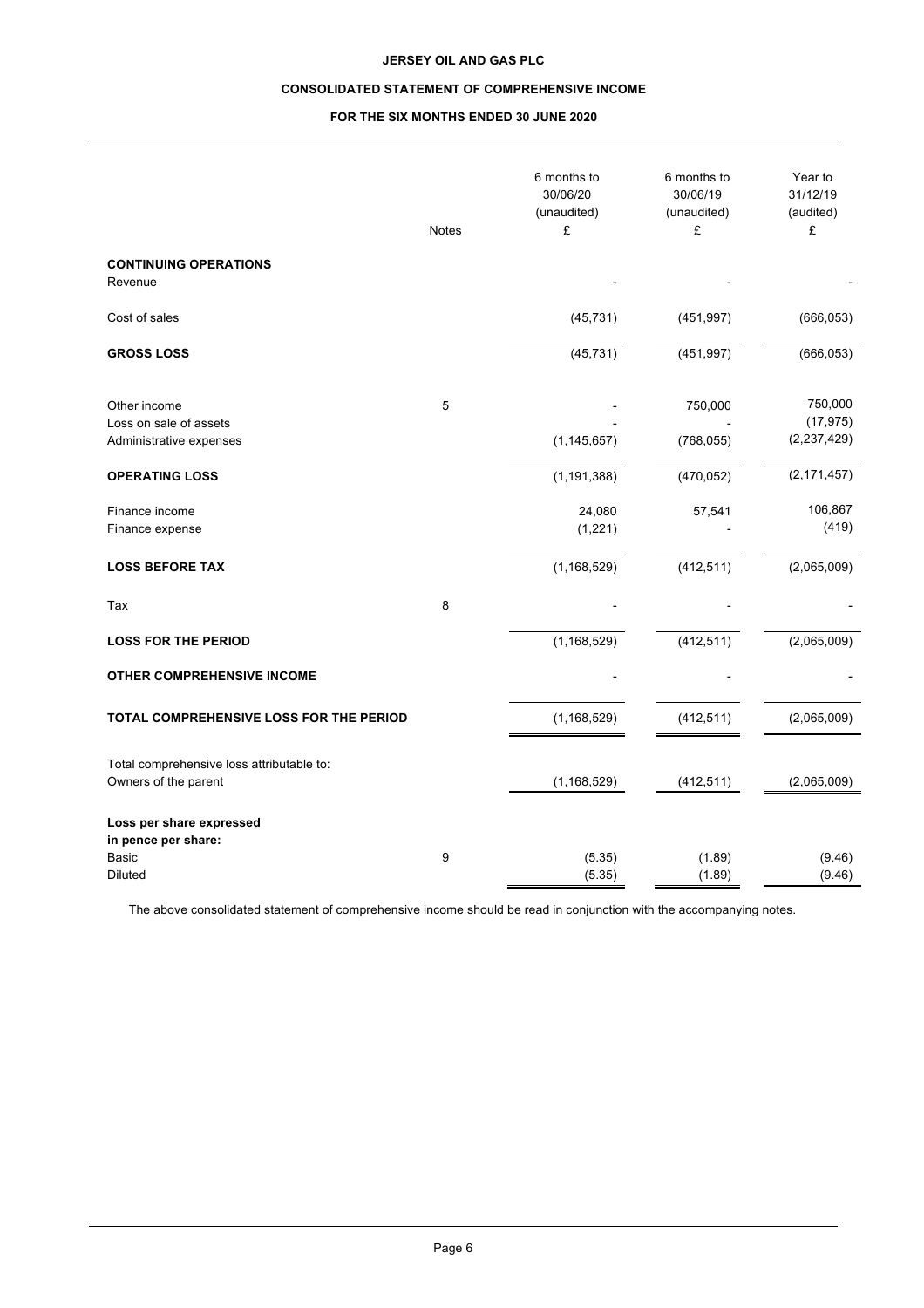# **CONSOLIDATED STATEMENT OF FINANCIAL POSITION**

# **AS AT 30 JUNE 2020**

|                                              | <b>Notes</b> | 30/06/20<br>(unaudited)<br>£ | 30/06/19<br>(unaudited)<br>£ | 31/12/19<br>(audited)<br>£ |
|----------------------------------------------|--------------|------------------------------|------------------------------|----------------------------|
| <b>NON-CURRENT ASSETS</b>                    |              |                              |                              |                            |
| Intangible assets - Exploration costs        | 10           | 12,625,032                   | 8,072,860                    | 10,092,564                 |
| Property, plant and equipment                | 11           | 51,243                       | 34,656                       | 13,661                     |
| Right-of-use assets                          | 12           | 269,333                      |                              | 164,125                    |
| Deposits                                     |              | 82,642                       |                              | 28,420                     |
|                                              |              | 13,028,250                   | 8,107,516                    | 10,298,770                 |
| <b>CURRENT ASSETS</b>                        |              |                              |                              |                            |
| Trade and other receivables                  | 6            | 591,134                      | 440,931                      | 428,310                    |
| Cash and cash equivalents                    | 14           | 8,881,309                    | 15,527,814                   | 12,318,536                 |
|                                              |              | 9,472,443                    | 15,968,745                   | 12,746,846                 |
| <b>TOTAL ASSETS</b>                          |              | 22,500,693                   | 24,076,261                   | 23,045,616                 |
| <b>EQUITY</b><br><b>SHAREHOLDERS' EQUITY</b> |              |                              |                              |                            |
| Called up share capital                      |              | 2,466,144                    | 2,466,144                    | 2,466,144                  |
| Share premium account                        |              | 93,851,526                   | 93,851,526                   | 93,851,526                 |
| Share options reserve                        |              | 2,031,994                    | 1,607,667                    | 1,928,099                  |
| <b>Accumulated losses</b>                    |              | (76, 896, 417)               | (74, 075, 390)               | (75, 727, 888)             |
| Reorganisation reserve                       |              | (382, 543)                   | (382, 543)                   | (382, 543)                 |
| <b>TOTAL EQUITY</b>                          |              | 21,070,704                   | 23,467,404                   | 22,135,338                 |
| <b>NON-CURRENT LIABILITIES</b>               |              |                              |                              |                            |
| Lease liabilities                            | 12           | 136,975                      |                              | 154,208                    |
|                                              |              | 136,975                      |                              | 154,208                    |
| <b>CURRENT LIABILITIES</b>                   |              |                              |                              |                            |
| Trade and other payables                     | 7            | 914,042                      | 608,857                      | 742,166                    |
| Provisions                                   | 15           | 200,000                      |                              |                            |
| Lease liabilities                            | 12           | 178,972                      |                              | 13,904                     |
|                                              |              | 1,293,014                    | 608,857                      | 756,070                    |
| <b>TOTAL LIABILITIES</b>                     |              | 1,429,989                    | 608,857                      | 910,278                    |
| <b>TOTAL EQUITY AND LIABILITIES</b>          |              | 22,500,693                   | 24,076,261                   | 23,045,616                 |

The above consolidated statement of financial position should be read in conjunction with the accompanying notes.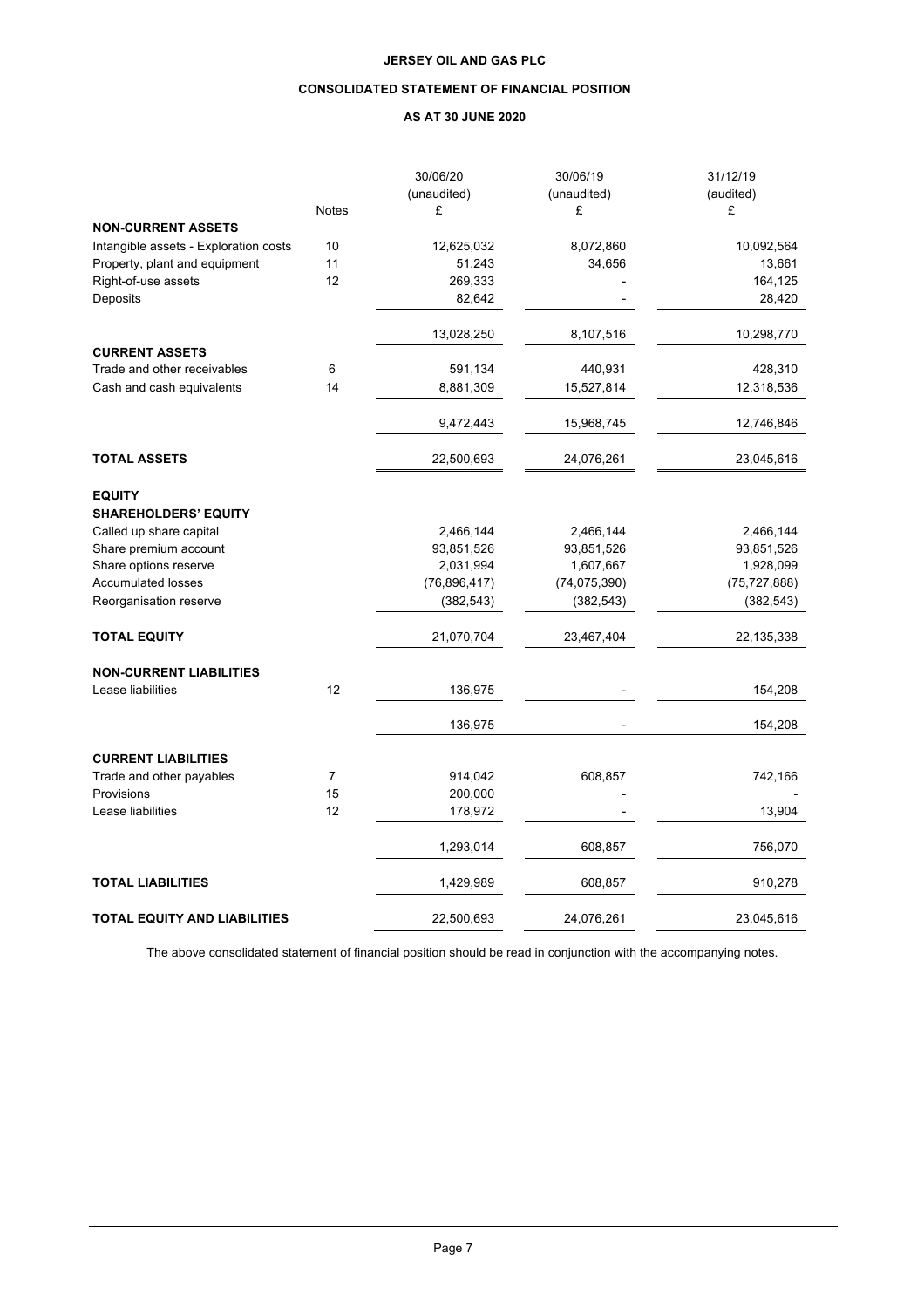# **CONSOLIDATED STATEMENT OF CHANGES IN EQUITY**

## **FOR THE SIX MONTHS ENDED 30 JUNE 2020**

|                                                       | Called up<br>share<br>capital<br>£<br>(unaudited) | Share<br>premium<br>account<br>£<br>(unaudited) | Share<br>options<br>reserve<br>£<br>(unaudited) | Accumulated<br>Losses<br>£<br>(unaudited) | Re-<br>organisation<br>reserve<br>£<br>(unaudited) | Total<br>equity<br>£<br>(unaudited) |
|-------------------------------------------------------|---------------------------------------------------|-------------------------------------------------|-------------------------------------------------|-------------------------------------------|----------------------------------------------------|-------------------------------------|
| At 1 January 2019                                     | 2,466,144                                         | 93,851,526                                      | 1,491,019                                       | (73,662,879)                              | (382, 543)                                         | 23,763,267                          |
| Loss for the period and total<br>comprehensive income |                                                   |                                                 |                                                 | (412, 511)                                |                                                    | (412, 511)                          |
| Share based payments                                  |                                                   | $\overline{\phantom{a}}$                        | 116,648                                         |                                           | ٠                                                  | 116,648                             |
|                                                       |                                                   |                                                 |                                                 |                                           |                                                    |                                     |
| At 30 June 2019                                       | 2,466,144                                         | 93,851,526                                      | 1,607,667                                       | (74, 075, 390)                            | (382, 543)                                         | 23,467,404                          |
|                                                       |                                                   |                                                 |                                                 |                                           |                                                    |                                     |
| At 1 January 2020                                     | 2,466,144                                         | 93,851,526                                      | 1,928,099                                       | (75, 727, 888)                            | (382, 543)                                         | 22,135,338                          |
| Loss for the period and total<br>comprehensive income |                                                   |                                                 |                                                 | (1, 168, 529)                             |                                                    | (1, 168, 529)                       |
| Share based payments                                  |                                                   |                                                 | 103,895                                         |                                           |                                                    | 103,895                             |
| At 30 June 2020                                       | 2,466,144                                         | 93,851,526                                      | 2,031,994                                       | (76, 896, 417)                            | (382, 543)                                         | 21,070,704                          |

The following describes the nature and purpose of each reserve within owners' equity:

### **Reserve Description and purpose**

Called up share capital **Represents the nominal value of shares issued**<br>
Represents the nominal value of share capital in excess of the non-Share premium account **Amount subscribed for share capital in excess of nominal value**<br>
Share options reserve **Alternative Share capital in excess of nominal value**<br>
Represents the accumulated balance of share based paymen Represents the accumulated balance of share based payment charges recognised in respect of share options granted by the Company less transfers to retained deficit in respect of options exercised or cancelled/lapsed Accumulated losses **Cumulative losses recognised in the Consolidated Statement of Comprehensive Income**<br>Reorganisation reserve **Reorganisation** Amounts resulting from the restructuring of the Group Amounts resulting from the restructuring of the Group

The above consolidated statement of changes in equity should be read in conjunction with the accompanying notes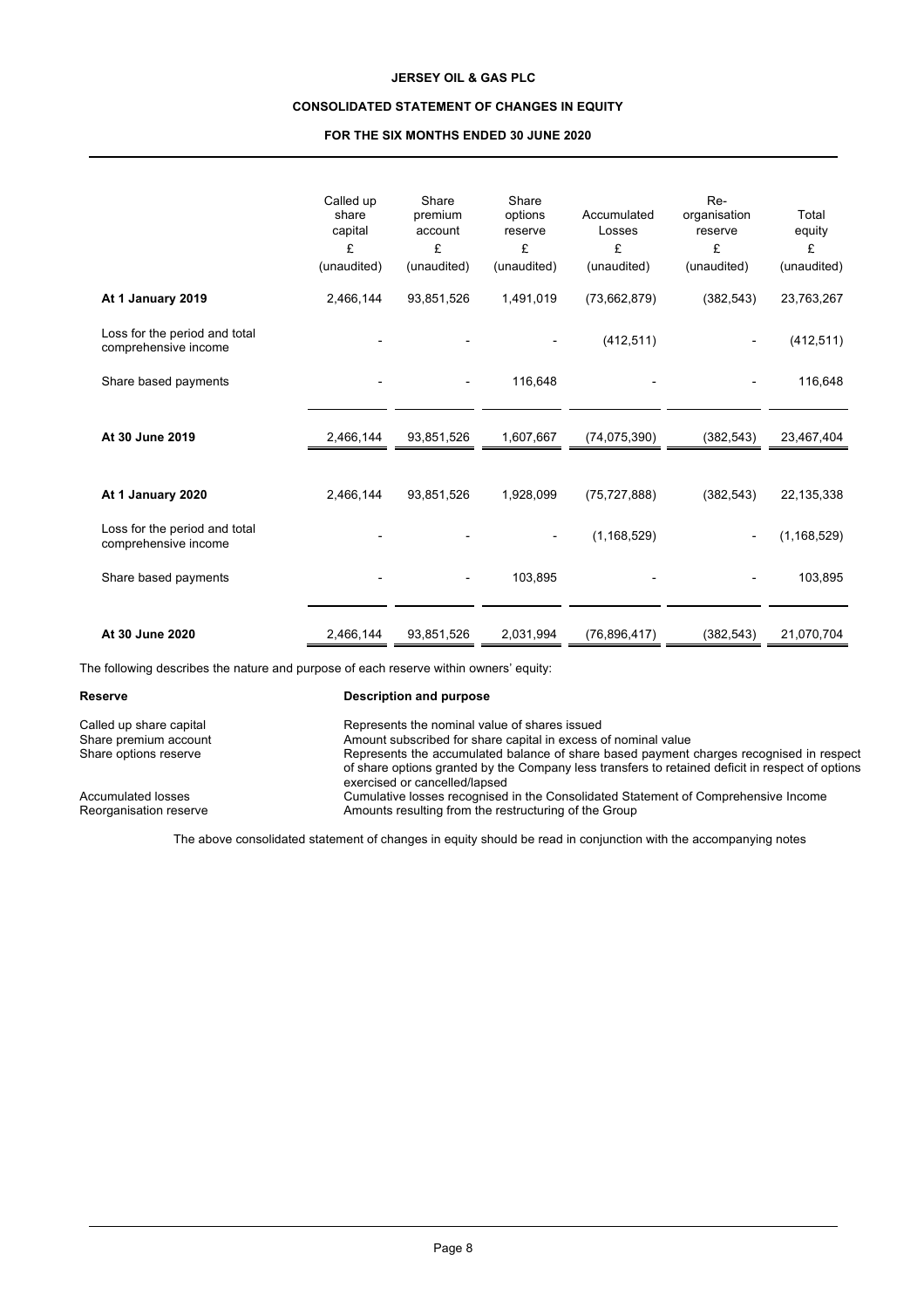# **CONSOLIDATED STATEMENT OF CASH FLOWS**

# **FOR THE SIX MONTHS ENDED 30 JUNE 2020**

|                                                         |              | 6 months to | 6 months to | Year to     |
|---------------------------------------------------------|--------------|-------------|-------------|-------------|
|                                                         |              | 30/06/20    | 30/06/19    | 31/12/19    |
|                                                         |              | (unaudited) | (unaudited) | (audited)   |
|                                                         | <b>Notes</b> | £           | £           | £           |
| <b>CASH FLOWS FROM OPERATING ACTIVITIES</b>             |              |             |             |             |
| Cash used in operations                                 | 13           | (879, 953)  | (534, 053)  | (1,769,004) |
| Net interest received                                   |              | 24,080      | 57,541      | 106,867     |
| Net interest paid                                       |              | (1, 221)    |             | (419)       |
| Net cash used in operating activities                   |              | (857,094)   | (476, 512)  | (1,662,556) |
| <b>CASH FLOWS FROM INVESTING ACTIVITIES</b>             |              |             |             |             |
| Proceeds on sale of tangible assets                     |              |             |             | 3,603       |
| Purchase of intangible assets                           | 10           | (2,532,468) | (3,766,271) | (5,785,975) |
| Purchase of tangible assets                             | 11           | (47, 665)   | (11, 914)   | (19,047)    |
| Net cash used in investing activities                   |              | (2,580,133) | (3,778,185) | (5,801,419) |
|                                                         |              |             |             |             |
|                                                         |              |             |             |             |
| <b>DECREASE IN CASH AND CASH EQUIVALENTS</b>            |              | (3,437,227) | (4,254,697) | (7,463,975) |
| <b>CASH AND CASH EQUIVALENTS AT BEGINNING OF PERIOD</b> | 14           | 12,318,536  | 19,782,511  | 19,782,511  |
| CASH AND CASH EQUIVALENTS AT END OF PERIOD              | 14           | 8,881,309   | 15,527,814  | 12,318,536  |

The above consolidated statement of cash flows should be read in conjunction with the accompanying notes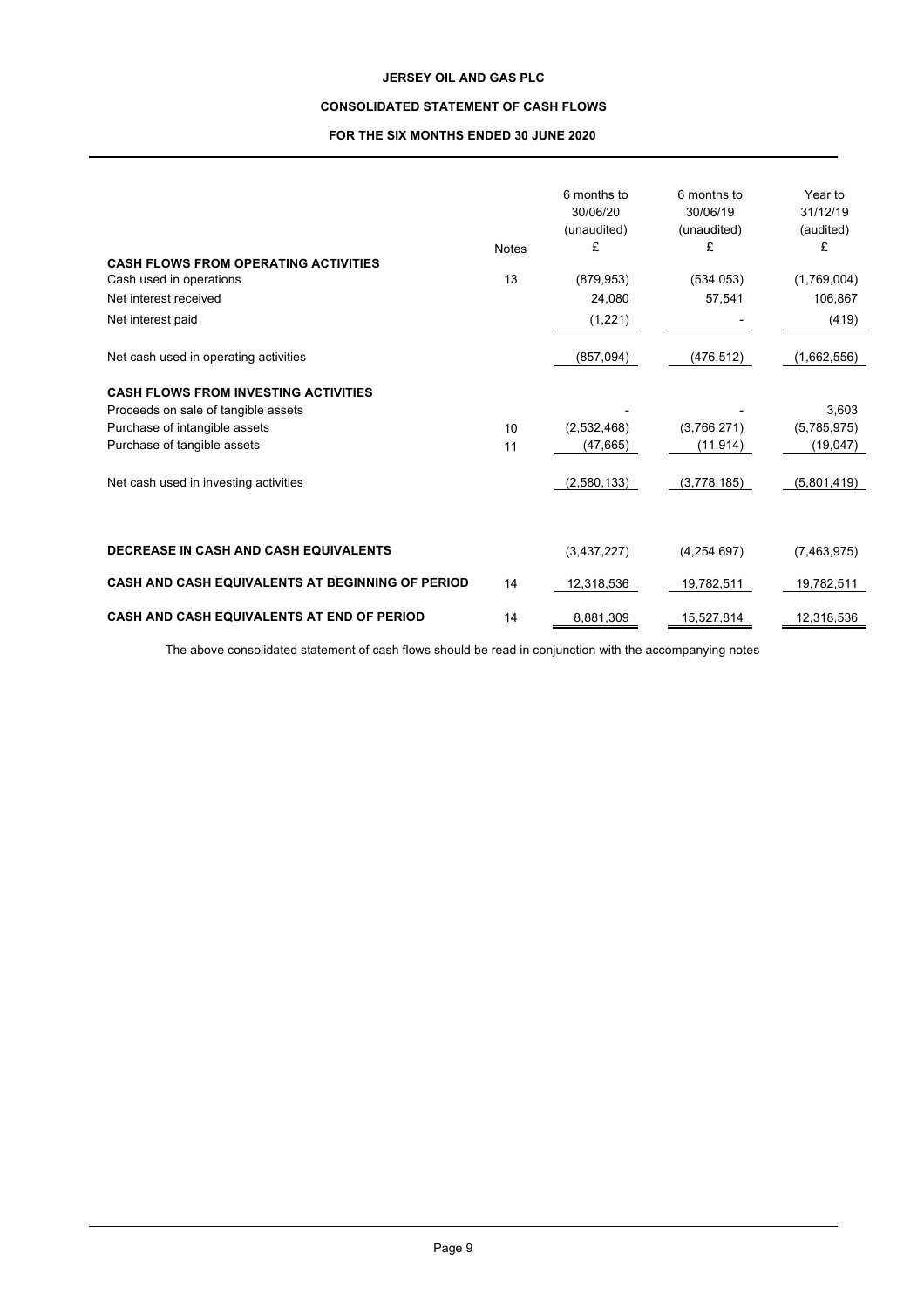## **NOTES TO THE CONSOLIDATED FINANCIAL STATEMENTS**

## **FOR THE SIX MONTHS ENDED 30 JUNE 2020**

#### 1. **GENERAL INFORMATION**

Jersey Oil and Gas plc (the "Company") and its subsidiaries (together, "the Group") are involved in the upstream oil and gas business in the U.K.

The Company is a public limited company, which is quoted on AIM, a market operated by London Stock Exchange plc and incorporated and domiciled in the United Kingdom. The address of its registered office is 10 The Triangle, ng2 Business Park, Nottingham, Nottinghamshire NG2 1AE.

#### 2. **SIGNIFICANT ACCOUNTING POLICIES**

The accounting policies adopted are consistent with those applied in the previous financial year, unless otherwise stated.

These consolidated interim financial statements have been prepared under the historic cost convention, using the accounting policies that will be applied in the Group's statutory financial information for the year ended 31 December 2020 and in accordance with the Disclosure and Transparency Rules of the Financial Conduct Authority and with IAS 34 'Interim financial reporting'. The condensed interim financial statements should be read in conjunction with the annual financial statements for the year ended 31 December 2019, which have been prepared in accordance with IFRS as adopted by the European Union.

#### **Going Concern**

The Company is required to have sufficient resources to cover the expected running costs of the business for a period of at least 12 months after the issue of these financial statements. Further to completion of the detailed studies in connection with the GBA Concept Select contracted work programmes, there are currently no firm work commitments on any of our licences, other than ongoing Operator overheads and licence fees. Other work that the Company is undertaking in respect of the GBA licences and surrounding areas is modest relative to its current cash reserves. The Group's current cash reserves, as the principal source of funding for the Company, are therefore expected to more than exceed its estimated liabilities. Based on these circumstances, the Directors have considered it appropriate to adopt the going concern basis of accounting in preparing its consolidated financial statements.

The reports for the six months ended 30 June 2020 and 30 June 2019 are unaudited and do not constitute statutory accounts as defined by the Companies Act 2006. The financial statements for 31 December 2019 have been prepared and delivered to the Registrar of Companies. The auditors' report on those financial statements was unqualified. Their report did not contain a statement under section 498 of the Companies Act 2006.

#### **Changes in Accounting Policies and Disclosures**

(a) New and amended standards adopted by the Company:

At the start of the year the following standards were adopted:

• IFRS 16, 'Leases';

- Prepayment Features with Negative Compensation Amendments to IFRS 9;
- Long-term Interests in Associates and Joint Ventures Amendments to IAS 28;
- Annual Improvements to IFRS Standards 2015-2017 Cycle;
- Plan Amendment, Curtailment or Settlement Amendments to IAS 19; and
- Interpretation 23 'Uncertainty over Income Tax Treatments'.

The Group had to change its accounting policies as a result of adopting IFRS 16. From 1 January 2019, leases are recognised as a right-of-use asset and a corresponding liability at the date at which the leased asset is available for use by the Group. The Group adopted the practical expedient available to not apply IFRS 16 to leases less than £5,000 in value or less than 12 month in lease term. The other amendments listed above did not have any impact on the amounts recognised in prior periods. At 1 January 2019 the Group had no lease arrangements applicable for IFRS 16 so no transition adjustment was recognised.

(b) Certain new accounting standards and interpretations have been published that are not mandatory for 30 June 2020 reporting periods and have not been early adopted by the Group. These standards are not expected to have a material impact on the entity in the current or future reporting periods and on foreseeable future transactions.

The Group's results are not impacted by seasonality.

#### **Significant Accounting Judgements and Estimates**

The preparation of the financial statements requires management to make estimates and assumptions that affect the reported amounts of revenues, expenses, assets and liabilities at the date of the financial statements. If in future such estimates and assumptions, which are based on management's best judgement at the date of the financial statements, deviate from the actual circumstances, the original estimates and assumptions will be modified as appropriate in the period in which the circumstances change. The Group's accounting policies make use of accounting estimates and judgements in the following areas:

- The assessment of the existence of impairment triggers
- The estimation of share-based payment costs

#### **Impairments**

The Group tests its capitalised exploration licence costs for impairment when facts and circumstances suggest that the carrying amount exceeds the recoverable amount. The recoverable amounts of Cash Generating Units are determined based on fair value less costs of disposal calculations. There were no impairment triggers in the first half of 2020 and no impairment charge has been recorded.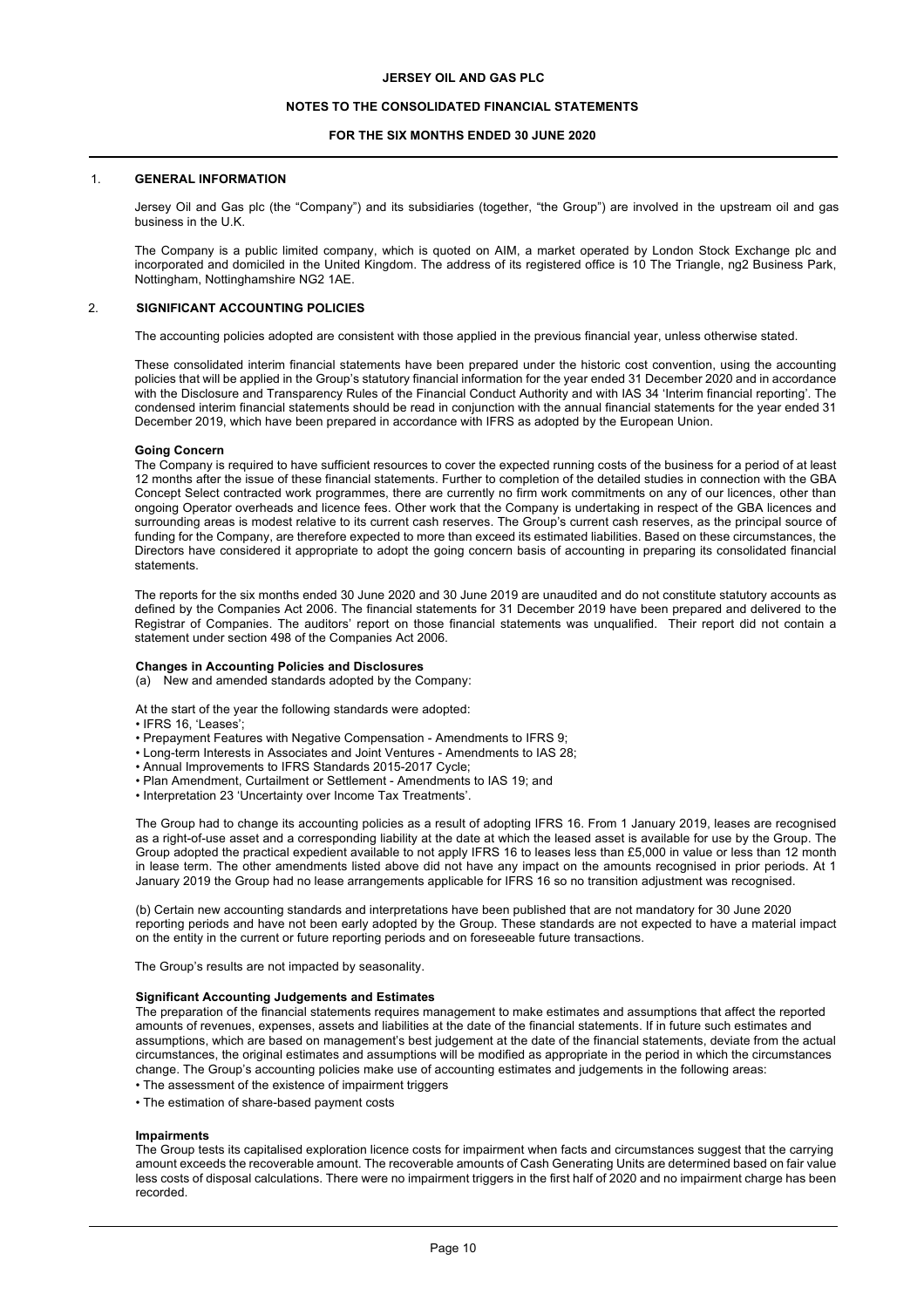### **NOTES TO THE CONSOLIDATED FINANCIAL STATEMENTS**

### **FOR THE SIX MONTHS ENDED 30 JUNE 2020**

### 2. **SIGNIFICANT ACCOUNTING POLICIES (continued)**

#### **Revenue recognition**

Revenue is recognised to the extent that it is probable that economic benefits will flow to the Group and the revenue can be reliably measured. It is measured at the fair value of consideration received or receivable for the sale of goods.

# **Acquisitions, Asset Purchases and Disposals**

Acquisitions of oil and gas properties are accounted for under the purchase method where the acquisitions meet the definition of a business combination.

Transactions involving the purchase of an individual field interest, farm-ins, farm-outs, or acquisitions of exploration and evaluation licences for which a development decision has not yet been made that do not qualify as a business combination, are treated as asset purchases. Accordingly, no goodwill or deferred tax arises. The purchase consideration is allocated to the assets and liabilities purchased on an appropriate basis. Proceeds on disposal (including farm-ins/farm-outs) are applied to the carrying amount of the specific intangible asset or development and production assets disposed of and any surplus is recorded as a gain on disposal in the Consolidated Statement of Comprehensive Income.

### **Exploration and Evaluation Costs**

The Group accounts for oil and gas exploration and evaluation costs using IFRS 6 "Exploration for and Evaluation of Mineral Resources". Such costs are initially capitalised as Intangible Assets and include payments to acquire the legal right to explore, together with the directly related costs of technical services and studies, seismic acquisition, exploratory drilling and testing. The Group only capitalises costs as intangible assets once the legal right to explore an area has been obtained. The Group assesses the intangible assets for indicators of impairment at each reporting date.

Potential indicators of impairment include but are not limited to:

- a. the period for which the Group has the right to explore in the specific area has expired during the period or will expire in the near future, and is not expected to be renewed.
- b. substantive expenditure on further exploration for and evaluation of oil and gas reserves in the specific area is neither budgeted nor planned.
- c. exploration for and evaluation of oil and gas reserves in the specific area have not led to the discovery of commercially viable quantities of oil and gas reserves and the entity has decided to discontinue such activities in the specific area.
- d. sufficient data exist to indicate that, although a development in the specific area is likely to proceed, the carrying amount of the exploration and evaluation asset is unlikely to be recovered in full from successful development or by sale.

In the event an impairment trigger is identified the Group performs a full impairment test for the asset under the requirements of IAS 36 Impairment of assets. An impairment loss is recognised for the amount by which the exploration and evaluation assets' carrying amount exceeds their recoverable amount. The recoverable amount is the higher of the exploration and evaluation assets' fair value less costs to sell and their value in use.

#### **Cost of Sales**

Within the statement of comprehensive income, costs directly associated with generating revenue are included in cost of sales. The Group only capitalises costs as intangible assets once the legal right to explore an area has been obtained, any costs incurred prior to the date of acquisition are recognised as cost of sales within the Statement of Comprehensive Income.

# **Property, Plant and Equipment**

Property, plant and equipment is stated at historic purchase cost less accumulated depreciation. Asset lives and residual amounts are reassessed each year. Cost includes the original purchase price of the asset and the costs attributable to bringing the asset to its working condition for its intended use.

Depreciation on these assets is calculated on a straight-line basis as follows:

Computer & office equipment 3 years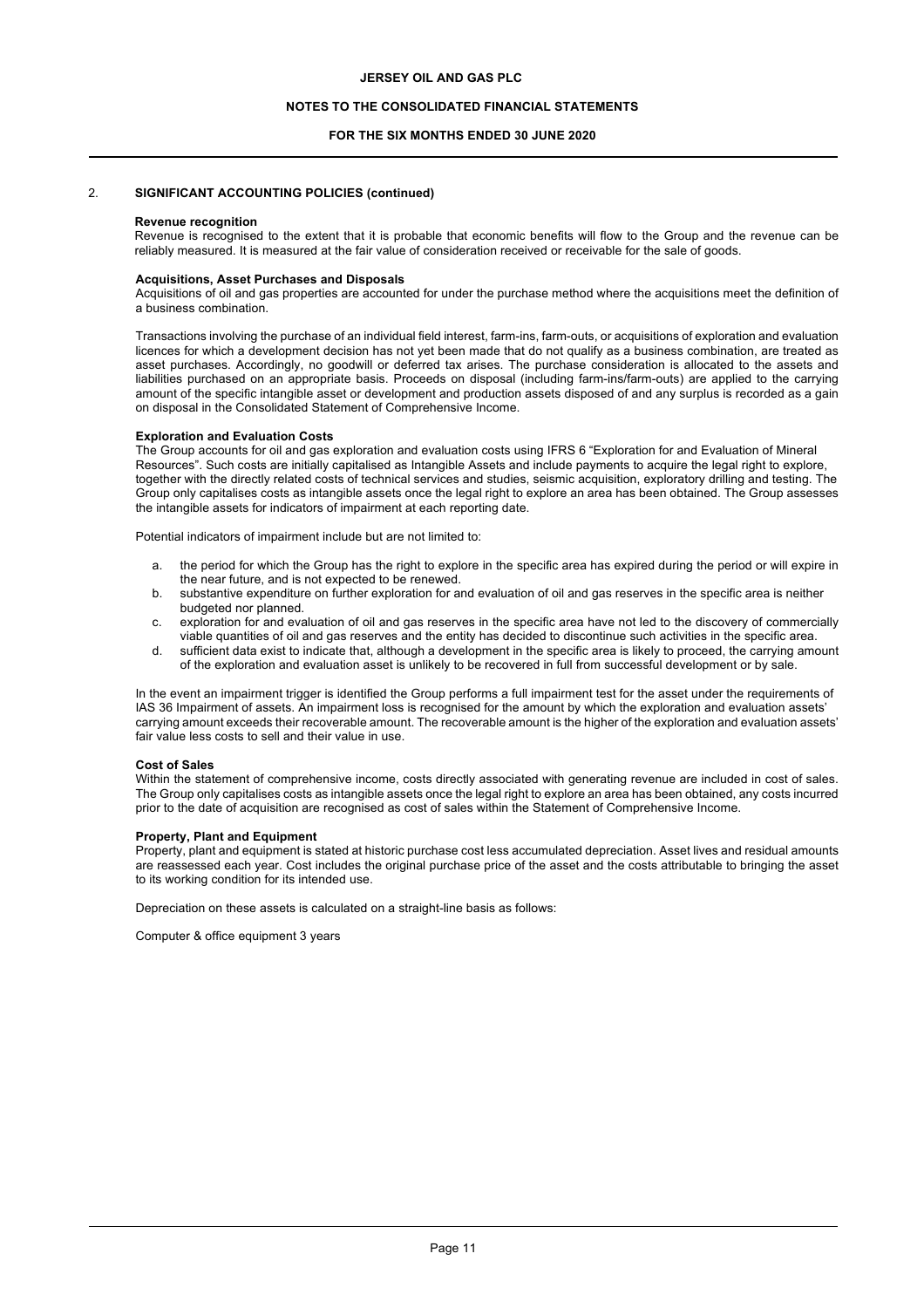## **NOTES TO THE CONSOLIDATED FINANCIAL STATEMENTS**

## **FOR THE SIX MONTHS ENDED 30 JUNE 2020**

## 2. **SIGNIFICANT ACCOUNTING POLICIES (continued)**

#### **Leases**

Until the last financial year, leases of property, plant and equipment were classified as either finance leases or operating leases. From 1 January 2019, leases are recognised as a right-of-use asset and a corresponding liability at the date at which the leased asset is available for use by the Group.

Assets and liabilities arising from a lease are initially measured on a present value basis. Lease liabilities include the net present value of the following lease payments:

• fixed payments (including in-substance fixed payments), less any lease incentives receivable;

• variable lease payments that are based on an index or a rate, initially measured using the index or rate as at the commencement date;

- amounts expected to be payable by the Group under residual value guarantees;
- the exercise price of a purchase option if the Group is reasonably certain to exercise that option; and
- payments of penalties for terminating the lease, if the lease term reflects the Group exercising that option.

Lease payments to be made under reasonably certain extension options are also included in the measurement of the liability.

The lease payments are discounted using the interest rate implicit in the lease. If that rate cannot be readily determined, which is generally the case for leases in the Group, the lessee's incremental borrowing rate is used, being the rate that the individual lessee would have to pay to borrow the funds necessary to obtain an asset of similar value to the right-of-use asset in a similar economic environment with similar terms, security and conditions.

To determine the incremental borrowing rate, the Group where possible, uses recent third-party financing received by the individual lessee as a starting point, adjusted to reflect changes in financing conditions since third party financing was received.

Lease payments are allocated between principal and finance cost. The finance cost is charged to profit or loss over the lease period to produce a constant periodic rate of interest on the remaining balance of the liability for each period.

Right-of-use assets are measured at cost comprising the following:

- the amount of the initial measurement of lease liability;
- any lease payments made at or before the commencement date less any lease incentives received;
- any initial direct costs; and
- restoration costs.

Right-of-use assets are generally depreciated over the shorter of the asset's useful life and the lease term on a straight-line basis. If the Group is reasonably certain to exercise a purchase option, the right-of-use asset is depreciated over the underlying asset's useful life.

Payments associated with short-term leases of equipment and vehicles and all leases of low-value assets are recognised on a straight-line basis as an expense in profit or loss. Short-term leases are leases with a lease term of 12 months or less. Low-value assets comprise any lease with a value of £5,000 or less.

## **Provisions**

Provisions for legal claims, service warranties and make good obligations are recognised when the group has a present legal or constructive obligation as a result of past events, it is probable that an outflow of resources will be required to settle the obligation, and the amount can be reliably estimated. Provisions are not recognised for future operating losses. Provisions are measured at the present value of management's best estimate of the expenditure required to settle the present obligation at the end of the reporting period.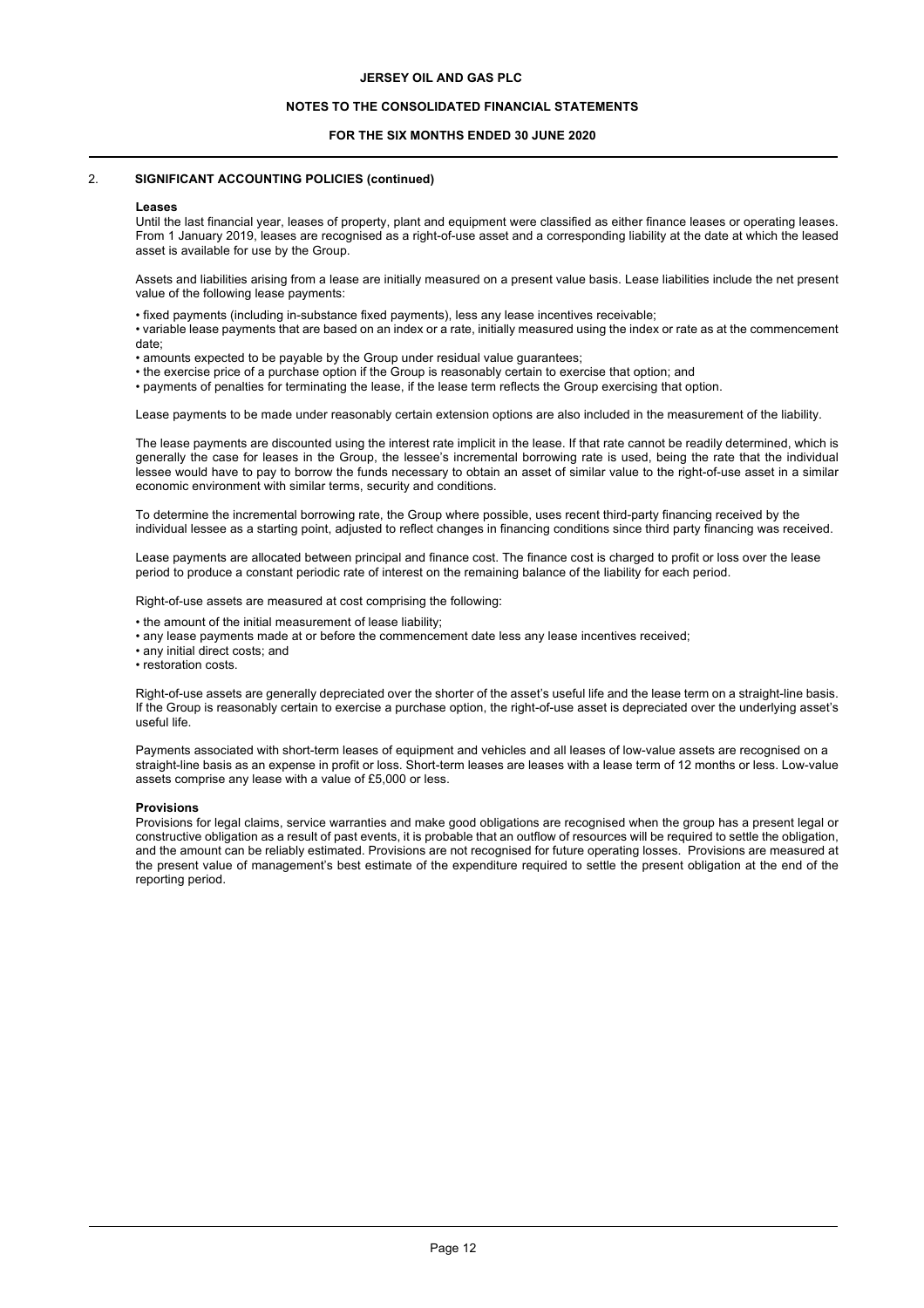### **NOTES TO THE CONSOLIDATED FINANCIAL STATEMENTS**

### **FOR THE SIX MONTHS ENDED 30 JUNE 2020**

## 2. **SIGNIFICANT ACCOUNTING POLICIES (continued)**

#### **Joint Ventures**

The Group participates in joint venture agreements with strategic partners. The Group accounts for its share of assets, liabilities, income and expenditure of these joint venture agreements and discloses the details in the appropriate Statement of Financial Position and Statement of Comprehensive Income headings in the proportion that relates to the Group per the joint venture agreement.

#### **Financial instruments**

Financial assets and financial liabilities are recognised in the Group's Statement of Financial Position when the Group becomes party to the contractual provisions of the instrument. The Group does not have any derivative financial instruments.

Cash and cash equivalents include cash in hand and deposits held on call with banks with a maturity of three months or less.

Trade receivables are recognised initially at fair value and subsequently measured at amortised cost using the effective interest method, less any expected credit loss. The Company recognises an allowance for expected credit losses (ECLs) for all debt instruments not held at fair value through profit or loss. ECLs are based on the difference between the contractual cash flows due in accordance with the contract and all the cash flows that the Company expects to receive, discounted at an approximation of the original effective interest rate. The carrying amount of the asset is reduced through the use of an allowance account, and the amount of the loss will be recognised in the Consolidated Statement of Comprehensive Income within administrative expenses. Subsequent recoveries of amounts previously provided for are credited against administrative expenses in the Consolidated Statement of Comprehensive Income.

Trade payables are stated initially at fair value and subsequently measured at amortised cost.

#### **Foreign Currencies**

The functional currency of the Group is Sterling. Monetary assets and liabilities in foreign currencies are translated into Sterling at the rates of exchange ruling at the reporting date. Transactions in foreign currencies are translated into Sterling at the rate of exchange ruling at the date of the transaction. Gains and losses arising on retranslation are recognised in the Consolidated Statement of Comprehensive Income for the year.

#### **Employee Benefit Costs**

Payments to defined contribution retirement benefit schemes are recognised as an expense when employees have rendered service entitling them to contributions.

#### **Other Income**

Other income relates to proceeds received from settlements and is only recognised in the statement of comprehensive income when it is virtually certain the economic benefits will flow to the Group.

#### **Share Capital**

Ordinary shares are classified as equity.

Incremental costs directly attributable to the issue of new ordinary shares or options are shown in equity as a deduction, net of tax, from the proceeds.

#### **Share Based Payments**

The Group currently has a number of share schemes that give rise to share-based charges. The charge to operating profit for these schemes for the period amounted to £103,895 (2019: £116,648). For the purposes of calculating the fair value of the share options, a Black–Scholes option pricing model has been used. Based on past experience, it has been assumed that options will be exercised, on average, at the mid-point between vesting and expiring. The share price volatility used in the calculation is based on the actual volatility of the Company's shares, since 1 January 2017. The risk-free rate of return is based on the implied yield available on zero coupon gilts with a term remaining equal to the expected lifetime of the options at the date of grant.

#### 3. **SEGMENTAL REPORTING**

The Directors consider that the Group operates in a single segment, that of oil and gas exploration, appraisal, development and production, in a single geographical location, the North Sea of the United Kingdom and do not consider it appropriate to disaggregate data further from that disclosed.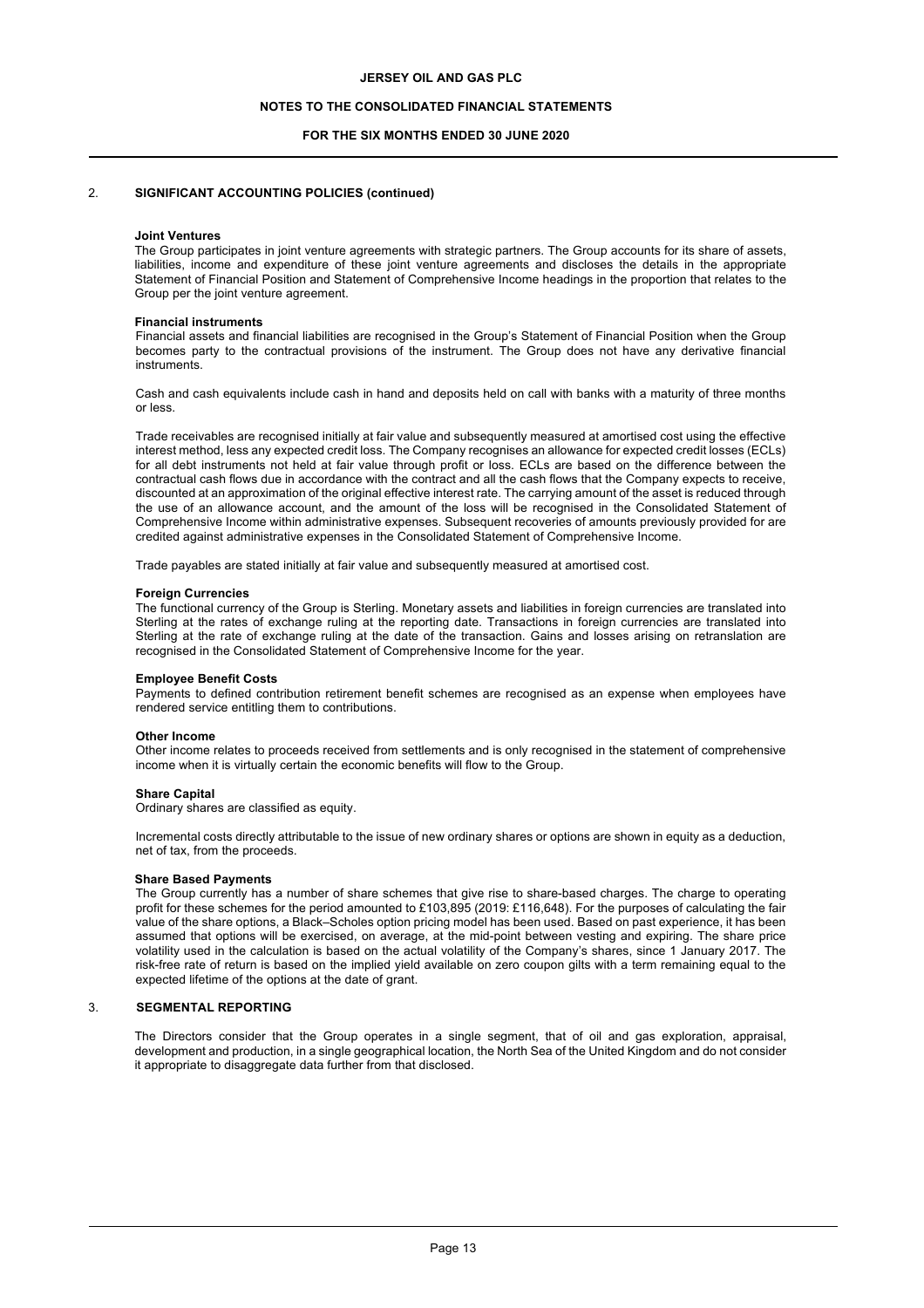# **NOTES TO THE CONSOLIDATED FINANCIAL STATEMENTS**

## **FOR THE SIX MONTHS ENDED 30 JUNE 2020**

# 4. **FAIR VALUE OF NON-DERIVATIVE FINANCIAL ASSETS AND FINANCIAL LIABILITIES**

# Maturity analysis of financial assets and liabilities

|    | <b>Financial Assets</b>                        |                  |             |                |
|----|------------------------------------------------|------------------|-------------|----------------|
|    |                                                | 30/06/20         | 30/06/19    | 31/12/19       |
|    |                                                | (unaudited)      | (unaudited) | (audited)      |
|    |                                                | £                | £           | £              |
|    | Up to 3 months                                 | 635,775          | 57,841      | 439,014        |
|    | 3 to 6 months                                  | 35,980           |             | 10,704         |
|    | Over 6 months                                  | 271,354          |             | 171,137        |
|    |                                                | 943,109          | 57,841      | 620,855        |
|    | <b>Financial Liabilities</b>                   |                  |             |                |
|    |                                                | 30/06/20         | 30/06/19    | 31/12/19       |
|    |                                                | £                | (unaudited) | £              |
|    | Up to 3 months                                 | 1,173,219        | 608,857     | 718,614        |
|    | 3 to 6 months                                  | 39,633           |             | 1,274          |
|    | Over 6 months                                  | 217,137          |             | 165,574        |
|    |                                                | 1,429,989        | 608,857     | 885,462        |
| 5. | <b>OTHER INCOME</b>                            |                  |             |                |
|    |                                                | 30/06/20         | 30/06/19    | 31/12/19       |
|    |                                                | (unaudited)      | (unaudited) | (audited)      |
|    |                                                | £                | £           | £              |
|    | Settlement agreement with Total E&P UK Limited |                  | 750,000     | 750,000        |
|    |                                                |                  | 750,000     | 750,000        |
| 6. | <b>TRADE AND OTHER RECEIVABLES</b>             |                  |             |                |
|    |                                                | 30/06/20         | 30/06/19    | 31/12/19       |
|    |                                                | (unaudited)      | (unaudited) | (audited)      |
|    |                                                | £                | £           | £              |
|    | Other receivables                              | 187,514          | 657         | 135,548        |
|    | Prepayments and accrued income                 | 194,147          | 294,883     | 121,418        |
|    | Joint venture debtor                           |                  | 83,069      |                |
|    | Value added tax                                | 209,473          | 62,322      | 171,344        |
|    |                                                | 591,134          | 440,931     | 428,310        |
|    | <b>TRADE AND OTHER PAYABLES</b>                |                  |             |                |
|    |                                                | 30/06/20         | 30/06/19    | 31/12/19       |
|    |                                                |                  | (unaudited) |                |
|    |                                                | (unaudited)<br>£ | £           | (audited)<br>£ |
|    | Trade payables                                 | 510,461          | 546,427     | 399,791        |
|    | Accrued expenses                               | 154,814          | 26,551      | 131,706        |
|    | Other payables                                 | 183,486          |             | 74,298         |
|    | <b>Taxation and Social Security</b>            | 65,281           | 35,879      | 136,371        |
|    |                                                | 914,042          | 608,857     | 742,166        |

# 8. **TAX**

Jersey Oil and Gas plc is a trading company but no liability to UK corporation tax arose on the ordinary activities for the period ended 30 June 2020 due to trading losses. As at 31 December 2019, the Group held tax losses of approximately £39 million.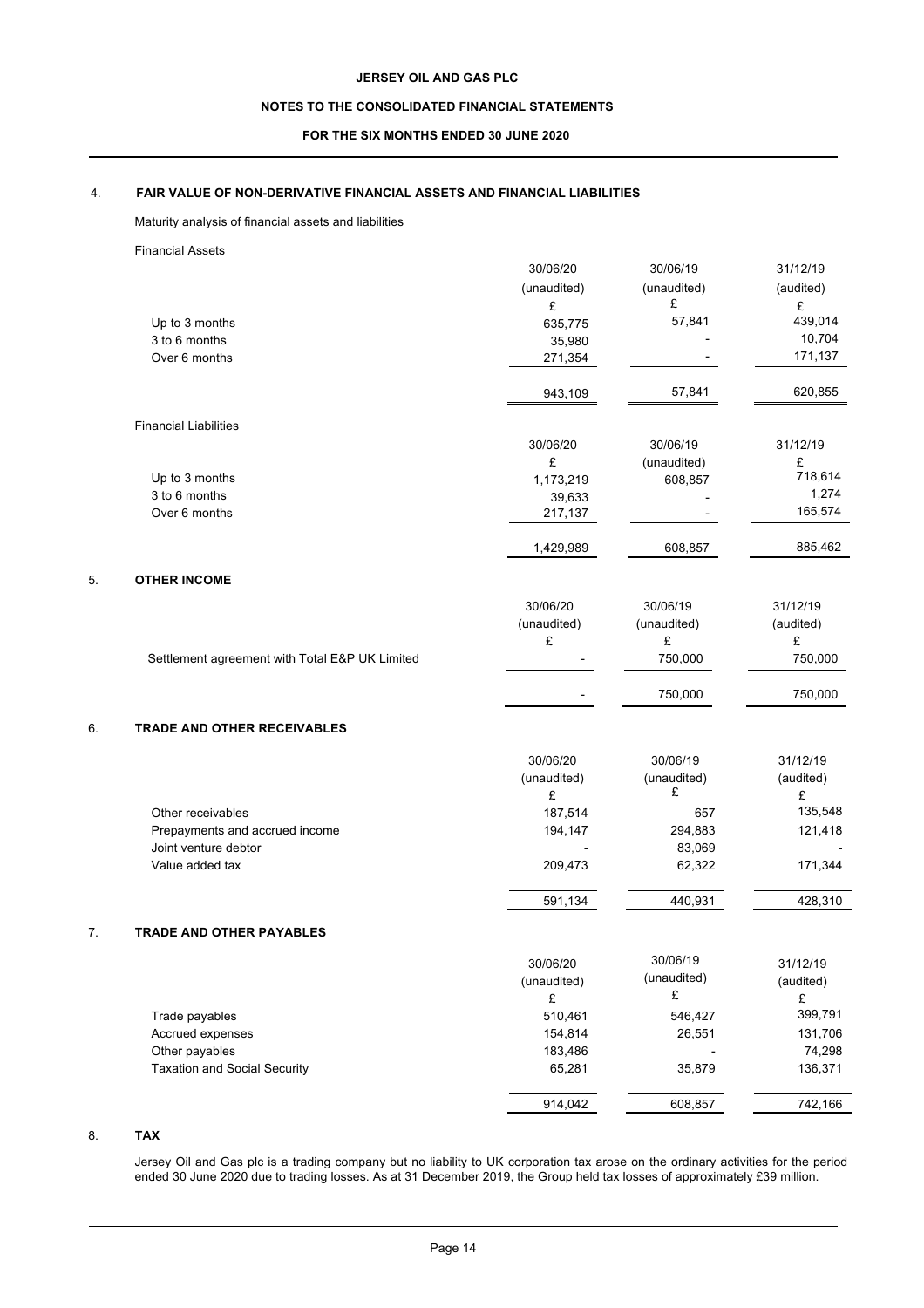# **NOTES TO THE CONSOLIDATED FINANCIAL STATEMENTS**

# **FOR THE SIX MONTHS ENDED 30 JUNE 2020**

# 9. **EARNINGS/(LOSS) PER SHARE**

Basic loss per share is calculated by dividing the losses attributable to ordinary shareholders by the weighted average number of ordinary shares outstanding during the period.

Diluted loss per share is calculated using the weighted average number of shares adjusted to assume the conversion of all dilutive potential ordinary shares.

|     |                                                      | Earnings<br>attributable to<br>ordinary<br>shareholders<br>£ | Weighted<br>average<br>number of<br>shares | Per share<br>amount<br>Pence |
|-----|------------------------------------------------------|--------------------------------------------------------------|--------------------------------------------|------------------------------|
|     | Period ended 30 June 2020                            |                                                              |                                            |                              |
|     | <b>Basic and Diluted EPS</b>                         |                                                              |                                            |                              |
|     | Loss attributable to ordinary shareholders           | (1, 168, 529)                                                | 21,829,227                                 | (5.35)                       |
| 10. | <b>INTANGIBLE ASSETS</b>                             |                                                              |                                            |                              |
|     |                                                      |                                                              |                                            | Exploration<br>Costs         |
|     | <b>COST</b>                                          |                                                              |                                            | £                            |
|     | At 1 January 2020                                    |                                                              |                                            | 10,267,805                   |
|     | <b>Additions</b>                                     |                                                              |                                            | 2,532,468                    |
|     | At 30 June 2020                                      |                                                              |                                            | 12,800,273                   |
|     | <b>ACCUMULATED AMORTISATION</b>                      |                                                              |                                            |                              |
|     | At 1 January 2020                                    |                                                              |                                            | 175,241                      |
|     | At 30 June 2020                                      |                                                              |                                            | 175,241                      |
|     | NET BOOK VALUE at 30 June 2020                       |                                                              |                                            | 12,625,032                   |
| 11. | PROPERTY, PLANT AND EQUIPMENT                        |                                                              |                                            |                              |
|     |                                                      |                                                              |                                            | Computer                     |
|     |                                                      |                                                              |                                            | and office                   |
|     |                                                      |                                                              |                                            | equipment                    |
|     |                                                      |                                                              |                                            | £                            |
|     | <b>COST</b>                                          |                                                              |                                            |                              |
|     | At 1 January 2020                                    |                                                              |                                            | 143,582                      |
|     | Additions                                            |                                                              |                                            | 47,665                       |
|     | At 30 June 2020                                      |                                                              |                                            | 191,247                      |
|     | ACCUMULATED AMORTISATION, DEPLETION AND DEPRECIATION |                                                              |                                            |                              |
|     | At 1 January 2020                                    |                                                              |                                            | 129,921                      |
|     | Charge for period                                    |                                                              |                                            | 10,083                       |
|     | At 30 June 2020                                      |                                                              |                                            | 140,004                      |
|     | NET BOOK VALUE at 30 June 2020                       |                                                              |                                            | 51,243                       |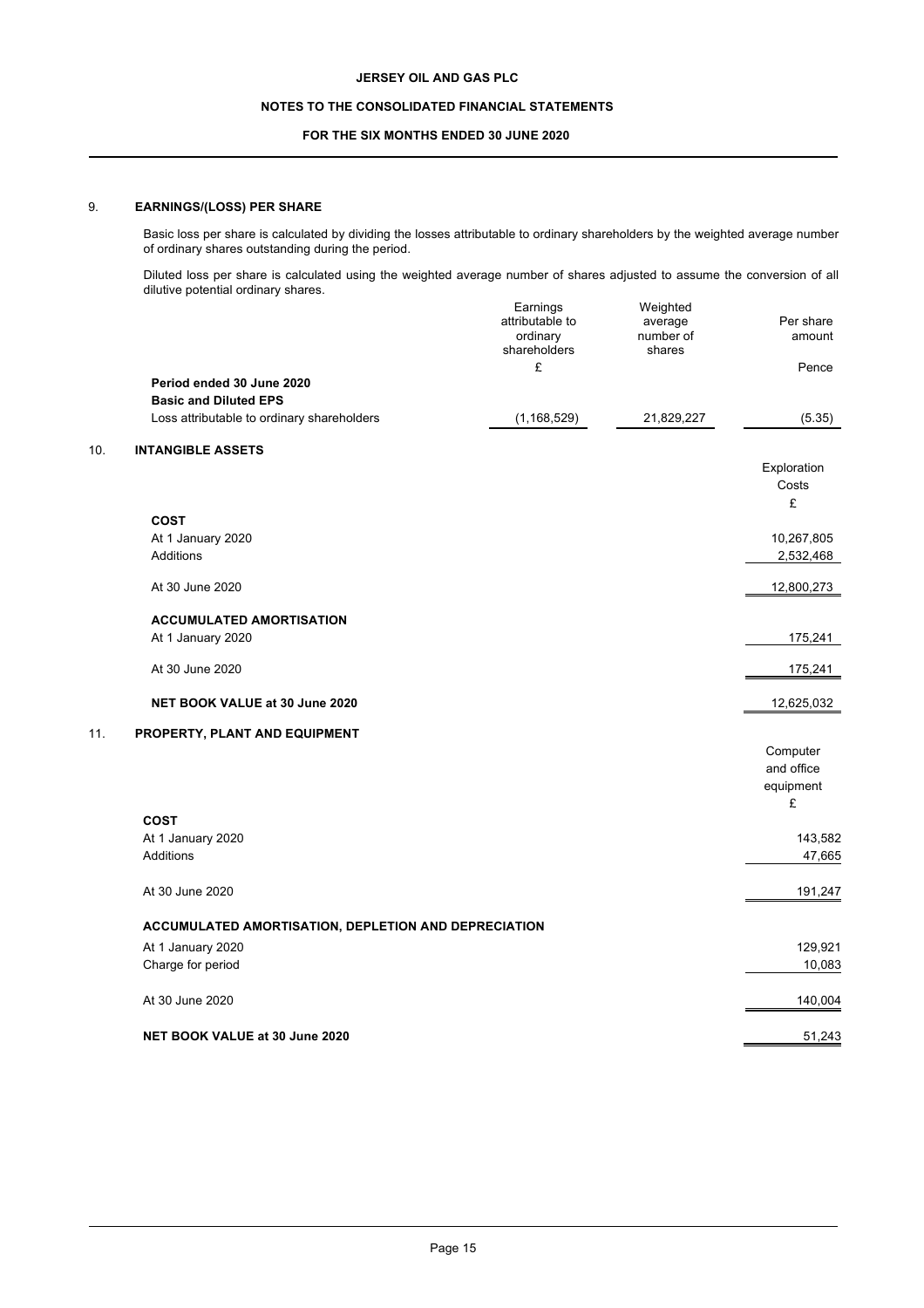## **NOTES TO THE CONSOLIDATED FINANCIAL STATEMENTS**

## **FOR THE SIX MONTHS ENDED 30 JUNE 2020**

# 12**. LEASES**

Amounts Recognised in the Statement of financial position

| anodrito i tooogniood in tho otditoniont or imamoial pooltion.<br><b>Right-of-use Assets</b><br><b>Buildings</b><br>Equipment<br>Vehicles<br>Other | 30/06/20<br>(unaudited)<br>£<br>269,333 | 30/06/19<br>(unaudited)<br>£ | 31/12/19<br>(audited)<br>£<br>164,125 |
|----------------------------------------------------------------------------------------------------------------------------------------------------|-----------------------------------------|------------------------------|---------------------------------------|
|                                                                                                                                                    | 269,333                                 |                              | 164,125                               |
| <b>Lease liabilities</b>                                                                                                                           | 30/06/20<br>(unaudited)                 | 30/06/19<br>(unaudited)      | 31/12/19<br>(audited)                 |
| Current                                                                                                                                            | 178,972                                 |                              | 13,904                                |
| Non-Current                                                                                                                                        | 136,975                                 |                              | 154,208                               |
|                                                                                                                                                    | 315,947                                 |                              | 168,112                               |

On adoption of IFRS 16, the Group recognised lease liabilities in relation to leases which had previously been classified as 'operating leases' under the principles of IAS 17, 'Leases'. These liabilities were measured at the present value of the remaining lease payments, discounted using the lessee's incremental borrowing rate as of 1 January 2019. The weighted average lessee's incremental borrowing rate applied to the lease liabilities is 3%.

The right-of-use assets and the associated lease liabilities pertain soley to Jersey Oil and Gas's offices in London and Jersey.

At 1 January 2019 the Group held no leases which required the 2019 comparatives to be restated.

Amounts Recognised in the Statement of comprehensive income

|                                           | 30/06/20<br>(unaudited)  | 30/06/19<br>(unaudited) | 31/12/19<br>(audited) |
|-------------------------------------------|--------------------------|-------------------------|-----------------------|
| Depreciation charge of right-of-use asset |                          |                         |                       |
| <b>Buildings</b>                          | 63,534                   | ۰                       | 3,568                 |
| Equipment                                 | ۰                        |                         |                       |
| Vehicles                                  | $\overline{\phantom{0}}$ | -                       |                       |
| Other                                     |                          |                         |                       |
|                                           | 63,534                   |                         | 3,568                 |
|                                           |                          |                         |                       |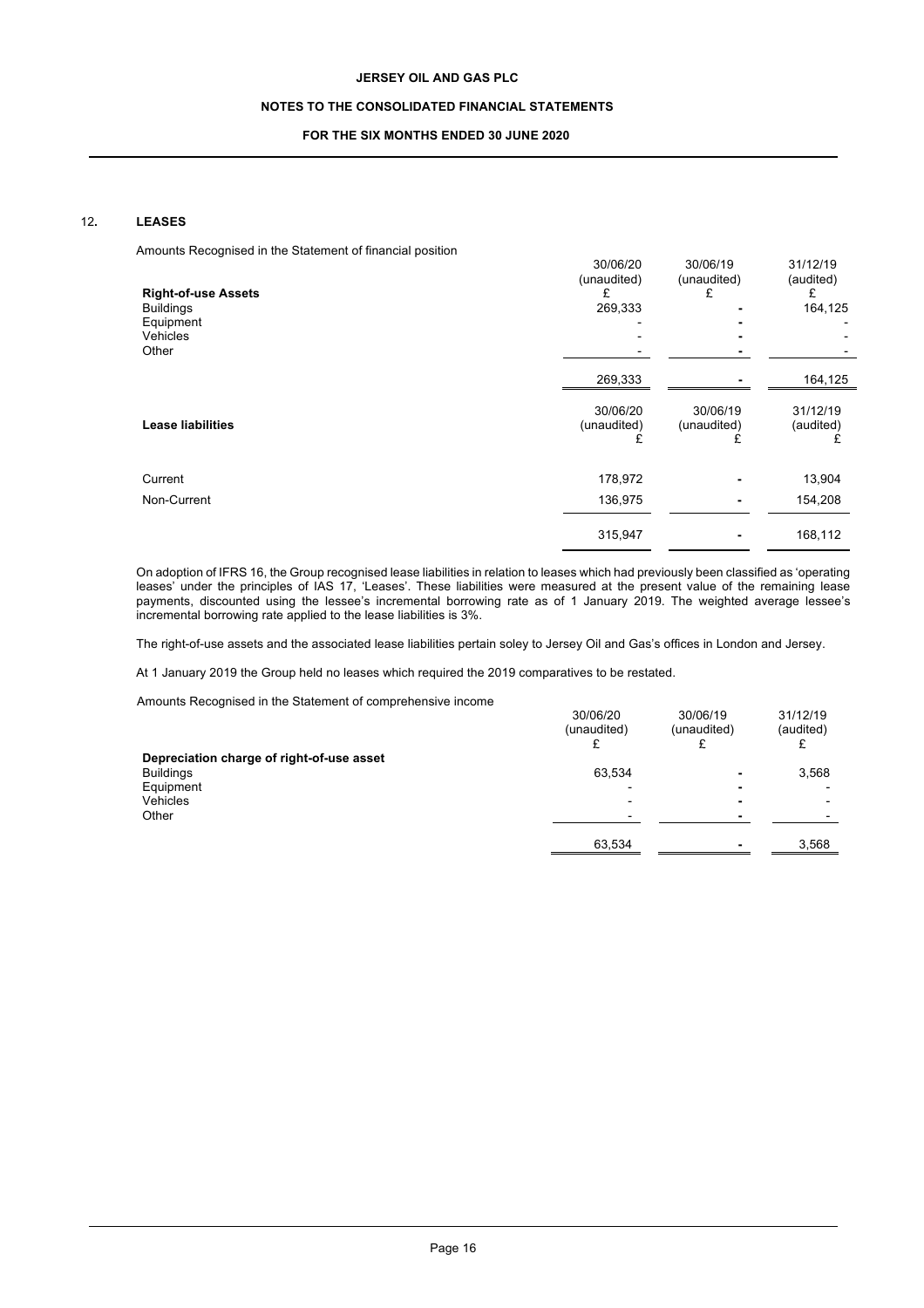# **NOTES TO THE CONSOLIDATED FINANCIAL STATEMENTS**

### **FOR THE SIX MONTHS ENDED 30 JUNE 2020**

# 13. **NOTES TO THE CONSOLIDATED STATEMENT OF CASH FLOWS**

# **RECONCILIATION OF LOSS BEFORE TAX TO CASH USED IN OPERATIONS**

|                                                       | 30/06/20      | 30/06/19    | 31/12/19    |
|-------------------------------------------------------|---------------|-------------|-------------|
|                                                       | (unaudited)   | (unaudited) | (audited)   |
|                                                       |               |             | £           |
| Loss for the period before tax                        | (1, 168, 529) | (412, 511)  | (2,065,009) |
| Adjusted for:                                         |               |             |             |
| Amortisation, impairments, depletion and depreciation | 10,083        | 7,522       | 14,067      |
| Depreciation right-of-use asset                       | 63,534        |             | 3,568       |
| Share based payments (net)                            | 103,895       | 116,648     | 437,080     |
| Provisions                                            | 200,000       |             |             |
| Loss on disposal of assets                            |               |             | 17,980      |
| Finance costs                                         | 1,221         |             | 419         |
| Finance income                                        | (24,080)      | (57, 541)   | (106, 867)  |
|                                                       | (813, 876)    | (345, 882)  | (1,698,762) |
| Decrease in inventories                               |               |             |             |
| (Increase)/decrease in trade and other receivables    | (385, 788)    | (360,337)   | (543, 829)  |
| Increase/(decrease) in trade and other payables       | 319,711       | 172,166     | 473,587     |
| Cash used in operations                               | (879, 953)    | (534, 053)  | (1,769,004) |

# 14. **CASH AND CASH EQUIVALENTS**

The amounts disclosed in the consolidated statement of cash flows in respect of cash and cash equivalents are in respect of these consolidated statement of financial position amounts:

|     | Period ended 30 June 2020                      | 30/06/20    |             | 30/06/19    | 31/12/19   |
|-----|------------------------------------------------|-------------|-------------|-------------|------------|
|     |                                                | (unaudited) |             | (unaudited) | (audited)  |
|     |                                                | £           |             | £           | £          |
|     | Cash and cash equivalents                      | 8,881,309   |             | 15,527,814  | 12,318,536 |
|     |                                                |             |             |             |            |
|     |                                                | 8,881,309   |             | 15,527,814  | 12,318,536 |
| 15. | <b>CONTINGENT LIABILITIES &amp; PROVISIONS</b> |             |             |             |            |
|     |                                                |             | 30/06/20    | 30/06/19    | 31/12/19   |
|     |                                                |             | (unaudited) | (unaudited) | (audited)  |
|     |                                                |             | £           | £           | £          |

**TGS:** Pursuant to an agreement entered into with TGS-NOPEC Geophysical Company ASA ("TGS") on 9 February 2018, TGS has now claimed two additional uplift payments from JOG totalling US\$1,050,838 in respect of, a) licence awards to Jersey Petroleum Limited ("JPL") in the 31 SLR, and b) the acquisition by JPL of Equinor's 70% interest in Licence P2170. Jersey Oil and Gas plc disputes the validity of both claims. A litigation process has commenced and, as a precautionary measure, a provision of £200,000 has been made in respect of these claims.

Provisions 200,000 - -